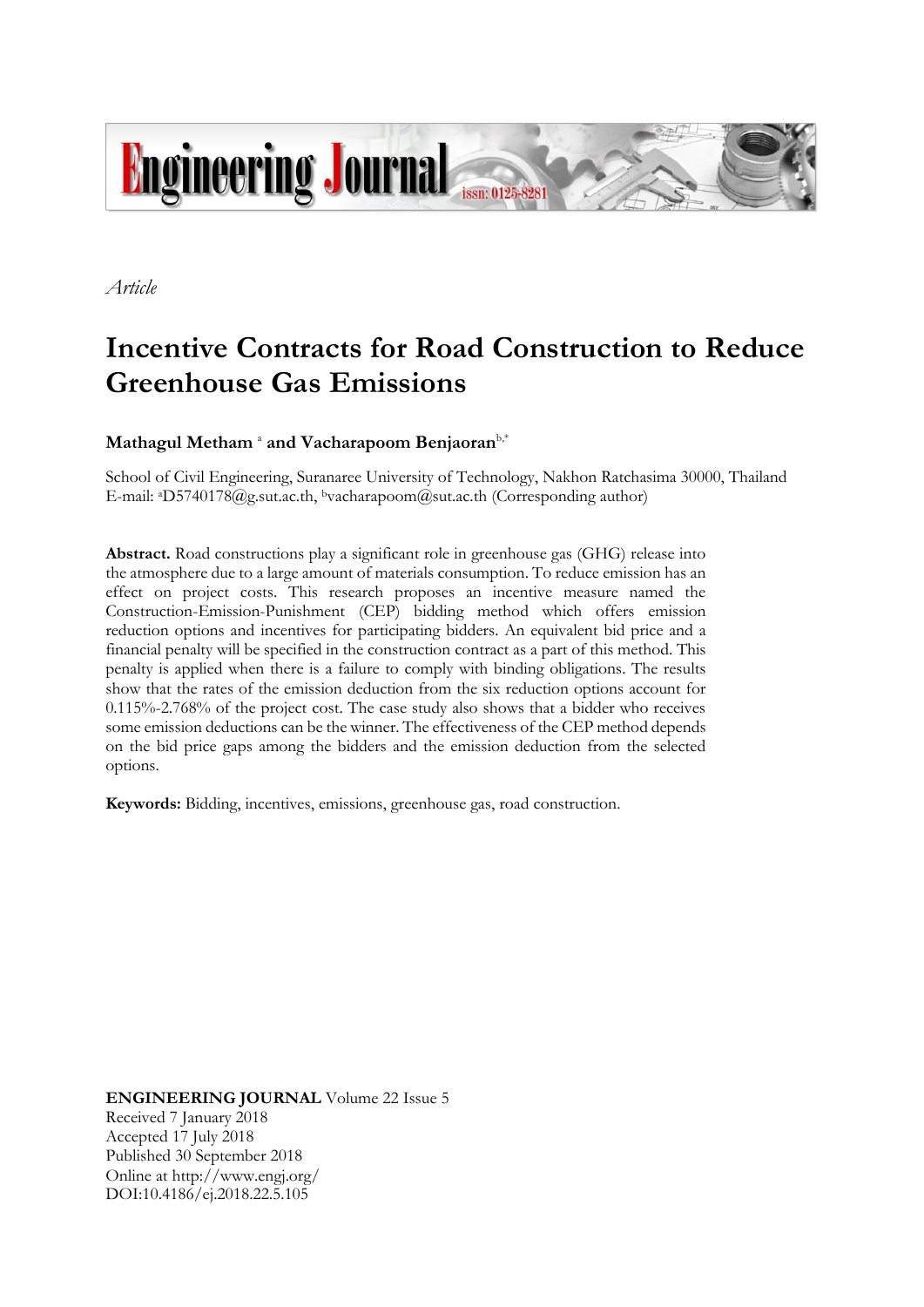## **1. Introduction**

Greenhouse gases (GHGs) are mainly responsible for the global warming issue [1, 2]. According to the GHG emissions ranking, the United States has been placed second behind China's emission level [1]. Energy consumption has been a key cause and the highest emissions sector. The construction industry ranks in the third highest emitter which accounts for 1.8% of the total of the U.S. GHG production [3]. Energy supplies were the main cause for developing countries to generate approximately 11.5% of global emissions between 1970 and 2004 [4]. Additionally, in Thailand, a report states that the energy sector has emitted the most GHGs, at about 13.4% of the total of Thailand's GHG production [5] while the manufacturing and construction industry is the third highest emitter. Most of the increasing GHG releases are caused by anthropogenic activities — mainly due to an increase in fossil energy consumption. Activities in construction projects, especially road constructions, require a great deal of energy, materials and equipment consumptions [6]. In 2006, road construction projects of the U.S. Interstate Highways used 1.5 billion metric tons of crushed rock aggregates, 35 million metric tons (Mt) of asphalt, 48 Mt of cement, and 6 Mt of steel in order to provide 73,000 kilometers of the highway system [7].

Undoubtedly, some construction stakeholders have been aware of this issue. As a result, made an effort to reduce the GHG emissions caused by anthropogenic activities. Several actions, depending on the characteristics of the construction works, have been carried out to alleviate this issue. For example, some building construction projects have attempted to deal with such emissions by focusing on inventing and innovating construction materials that consume less energy and/or produce less emission than conventional materials [8]. Road construction projects have also been carried out using more efficient management of energy, materials, and equipment consumptions [9, 10] and replaced dated models of machinery by newer ones. This includes installation of retrofit devices. Cass and Mukherjee [11] studied the possible GHG emission reductions at the construction phase of a road construction project by using the hybrid LCA approaches. Also, Santero et al. [12] have found that GHG releases were decreased by 10% when avoiding the negative effects of materials and by reducing the fuel consumptions of concrete pavement constructions. Nonetheless, road contractors have rarely used these reduction approaches in practice due to the lack of any incentives and benefits [9] so worthwhile benefits have to be offered to road contractors to encourage the participation. Puri and Tiwari [13] found that the project owners could achieve this by placing additional requirements in the bid evaluation criteria.

Hence, this study proposes incentive measures for road construction that encourages the reduction of GHG emissions through the bidding and contract-enforcing methods named Construction-Emission-Punishment (CEP). A surplus benefit and a modified bid evaluation should potentially lead to more participation. A privileged incentive offered to bidders plays an important role in this measure. The bidding process is targeted because it can push the awarded contractors to follow the GHG reduction operations through the contractual obligations. Some historical road construction projects in Thailand are used as case studies to demonstrate the application of the CEP method.

## **2. Related Literature**

## **2.1. Emissions Evaluation of Constructions**

Environmental impacts of the production of goods require an evaluation approach that is both reliable and internationally accepted. One of the widespread approaches of greenhouse gas emissions evaluation is the life cycle assessment (LCA) [14], according to the International Organization for Standardization (ISO) 2006 standard series: ISO14040: 2006 and ISO14044: 2006 [15]. The LCA approach is performed by converting the input data of each product's activity to its environmental impact. Materials and energy consumption of all products' processes are used as the input data. The processes are comprised of the extraction of raw materials, the manufacturing of materials and/or energy and the operation, and maintenance as well as the disposal or the recycling of the products or services. This approach can be evaluated in term of the environmental impacts of the construction activities as well [16, 17]. The LCA uses several methods, i.e. a process-based method, an input-output (I-O) based method and a hybrid method. The suitability of adopting the LCA method depends on how complicated and complete the data are. Generally, hybrid LCA has been deemed appropriate for construction work whose manufacturing of materials stage was evaluated by the I-O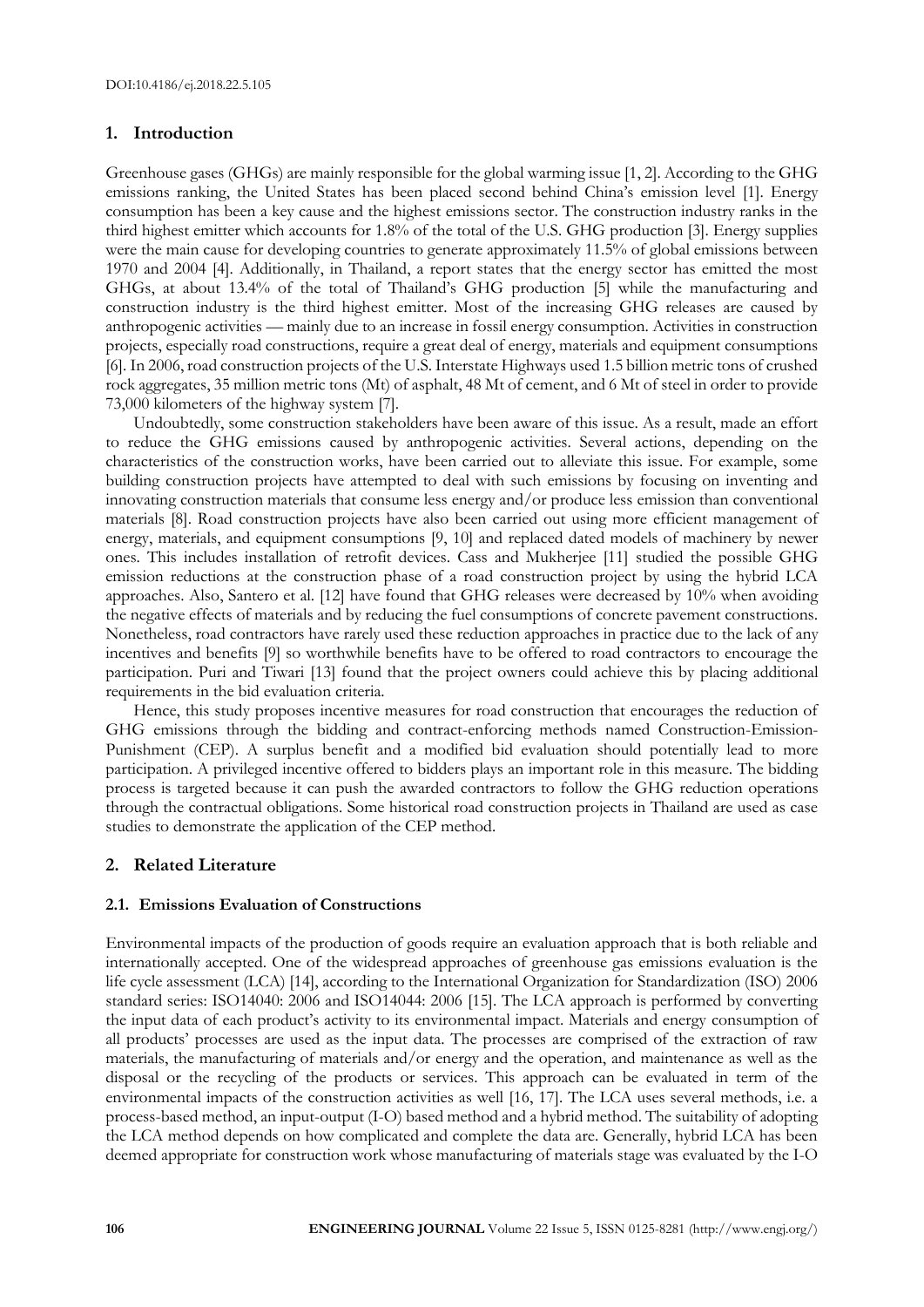based method, while the construction and the transportation stages are usually evaluated by the processbased method [16].

#### **2.2. Emissions Reduction in Constructions**

Several strategies can be used to achieve the GHG emissions reduction. The government has launched some campaigns to encourage collaborations and participations in reducing the selves-emissions. For instance, the energy consumption in residences can be reduced to sufficient levels; the energy consumption in organizations can also be managed more efficiently; and fossil fuels can be substituted by more renewable and cleaner energy. As a part of these efforts, the EPA [18] has recommended several guidelines on reducing the emissions such as maintaining machinery frequently and punctually, installing retrofit devices, acquiring newer machinery and using low-sulfur fuel and/or biodiesel fuel. These operations follow the GHG reduction strategies arose not only from the voluntary parties who complied without compulsion but also from the parties who were forced to comply with the regulations.

Eštoková and Porhinčák [8] compared conventional materials to the alternative materials of a building construction project. This study revealed that the substitution of alternative materials affected the emission levels. To reduce the emissions in road construction, Ahn et al. [9] proposed five mitigation options, comprising the replacement of old equipment, an installation of retrofit devices, a fossil fuel substitution with biodiesel (B20), a replacement with hybrid machinery and a change of the materials sources to nearer sources. However, biodiesel is commonly used in the form of many blends, varying from B2 to B20 across the globe [19, 20]. In addition, Ahn et al. [9] recommended the replacement of machinery for the whole fleet and the installation of retrofit devices but these requirements would create excessive costs to the contractors. However, the approaches can be partially implemented depending on it being affordable to the participants.

Another example of how to reduce the emission in road construction comes from a study by Metham and Benjaoran [21]. The study evaluated different construction techniques of a base course and their associated environmental impacts. These techniques were employed in accordance with the standards for highway construction of the Thailand's Department of Highways (DOH). The results revealed that the dated construction techniques contributed to various negative environmental impacts. Therefore, it is worthwhile conducting research to mitigate these environmental impacts.

#### **2.3. Green Public Procurement for Construction Project**

GHGs emission becomes a particularly noteworthy issue. One of an adaptation is green public procurement (GPP) for a construction contract. Encouragement of governments has also adapted to establish an environmental innovation. For instance, Cui et al. [22] evaluated to solve the GHGs emission in a road construction project to Maryland State Highway Administration. The main objectives are: emission reduction and global warming adaptation, environmentally positive effect, and develop human life (economic, society and environment), which lead to a delivery for sustainable into a construction contract. There are seven evaluation criteria that include: 1) emission reduction potential, 2) financial consideration, 3) technological maturity, 4) organizational readiness, 5) industrial and public acceptance, 6) risk, and 7) impact on project performance. These criteria were defined in a decision-making model, named, Green Performance Contracting (GPC) that were used to select an appropriate green and sustainable performance contracting. A part of this implementation alternative, for instance, reclaimed asphalt pavement (RAP), equipment retrofitting, alternative fuels, etc. This established strategy shows that the owner also ready to adapt their performance conditions to alteration context.

Adriana et al. [23] proposed a green procurement framework for evaluating a contractor of a road construction project in Australia. This is based on interviews and procurement documents across five Australian states. This framework determines seven procurement stages for green procurement incentives throughout the delivery of a road construction project. Evaluation procedures attempt to persuade for proactively motivating behavioral change. These efforts is a green path to a sustainable contracting. The GPP is an evidence that it widely applies to meet environmental sustainability. There are not only Australian construction projects but also Malaysian [24] and Swedish construction industry [25].

Hence, a public's incentive contracting for a contractor qualification can adapt to serve special conditions, according to owner requirements. Besides, the incentive contracting not only provide a bid cost competition but also an extra requirement (quality of product and/or environment) that would convince contractors involved. The great response of the contractors, however, a worthwhile of return benefit is also an important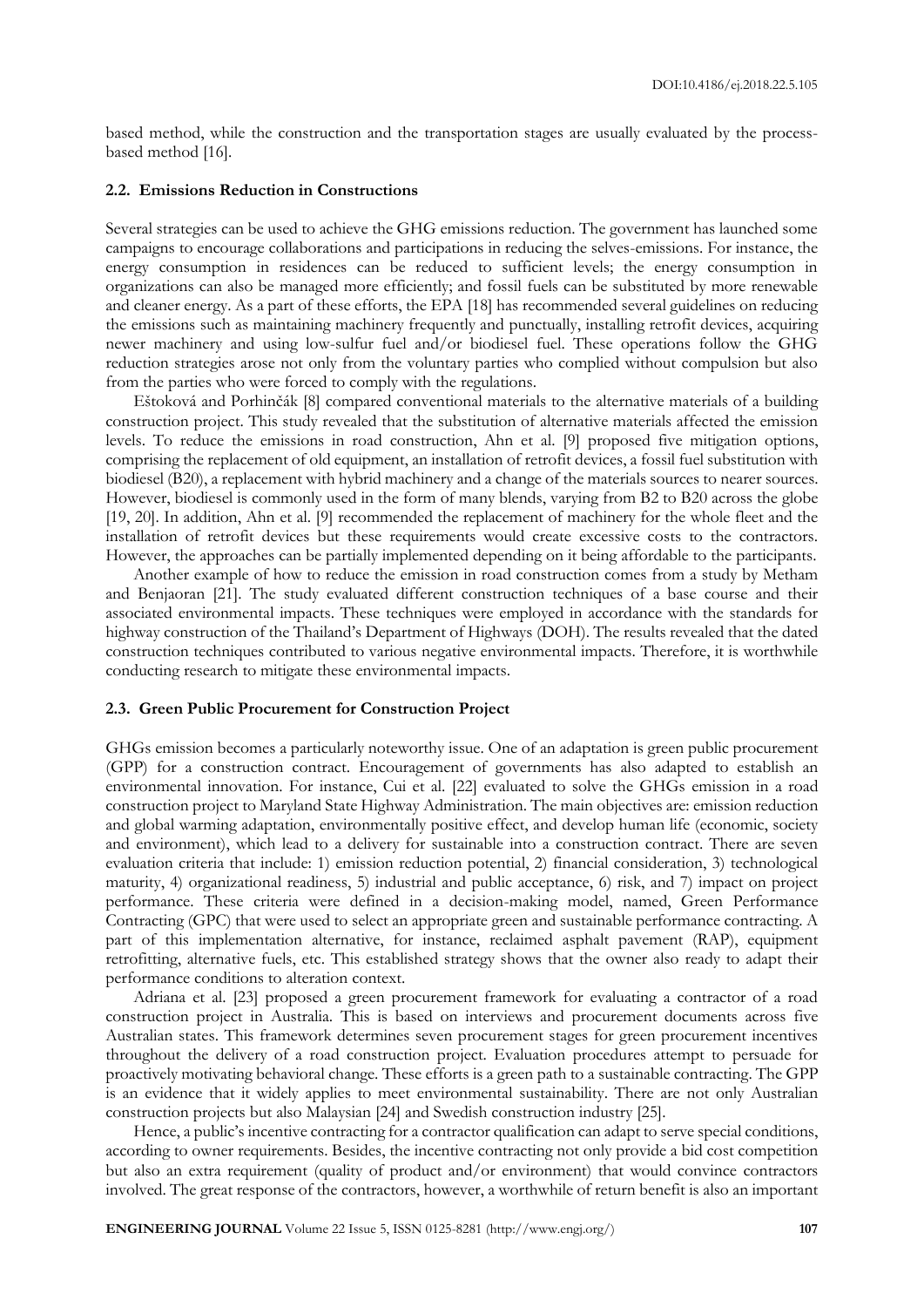deliberation of an incentive contracting [26]. There is little doubt as to the valuable of such an investment. Therefore, this concern has also become aware of the green contract that will be proposed in this study.

#### **2.4. Incentive Contract of Construction**

In recent years, many developments in new highway contracting methods have emerged from a combination of construction costs, time and quality [27]. The contracting method depends on some specific objectives of owners and contractual obligations for contractors. The incentives/disincentives determine the nature of the contract by providing a bonus or a penalty depending on how early or late the projects are delivered [28, 29]. In terms of incentive/disincentive contracts, a condition of a rental fee surcharge is included in some lane rental contracts. The surcharge is based on an estimated cost of the road users' delay. One interesting example of this innovative contract was proposed by the U.S. Department of Transportation (DOT) as cost plus time or named A+B bidding contract as shown in Eq. (1):

$$
Total Bid = A + (B \times RUC)
$$
\n<sup>(1)</sup>

where  $A = \text{bidders' estimated cost}$  $B =$  time bid

 $RUC =$  daily road user cost, as furnished by the owner.

The time bid is the estimated time to complete the project by bidders. The time bids of each bidder are multiplied by a road user cost in monetary units per day. Moreover, an A+C bidding contract was defined for environmental purpose. The C term instead of B is environmental cost in monetary units per kilogram unit of gas mass [9]. The combination of both values is the total bid. This contract considers the bid cost and time cost altogether. The bidder who proposes the lowest combined cost will be the winner. These incentive/disincentive contracts have been implemented and they have achieved a great success [30, 31].

Ahn et al. [9] considered the bid cost based on the A+C bidding contract. Their study combined the construction cost with the eco-costs. This type of costs has become a part of the contractor selection criteria. The eco-cost which was initially introduced by Vogtländer [32] was the costs converted from mitigation options or prevention measures. Obviously, these reduction options will increase the expenses of the project so a compensatory benefit should be offered in order to balance the cost of added responsibility. The CEP bidding method has been initiated and adopted according to these concepts.

## **3. CEP Bidding Method**

This research initiates the CEP bidding method which is adapted from the conventional bidding method. The CEP method emphasizes the collaboration of contractors in reducing emissions in public road construction projects. A framework of the CEP method comprises six steps. The first to fourth steps are performed in the bidding phase while the fifth and sixth steps occur in the post-bidding phase. The details of these six steps are described as follows:

- o Submission of construction bid: After all participant bidders estimate their own project prices based on the bill of quantity (BOQ), they have to submit their bid prices called Construction Bids (C) and enter into the bid competition. The government as a project owner has prepared their own estimate before. This estimate is called Owner's estimated cost (OC). Normally, the government limits their budget for a construction project to the OC.
- o Submission of a proposal of reduction options: The bidders propose their own preference options for emission reduction together with the C on the bid date. The proposal should indicate the chosen options (from the six options available, which will be detailed later in this paper) and their associated parameters such as total amount of the biodiesel and preference blend formula between B5-B20, hauling distance of materials, total amount of base course material, an amount of the newer model machinery replacement than Tier3, an amount of the hybrid machinery replacement, the retrofit device installations, horsepower of machinery each type, and work hour each machinery, etc.
- o Emission deduction calculation: All proposed options of each bidder in step 2 are used to estimate the value of GHG credits and then converted into a monetary term called Emission Deduction (E) according to Eq. (2) to (21).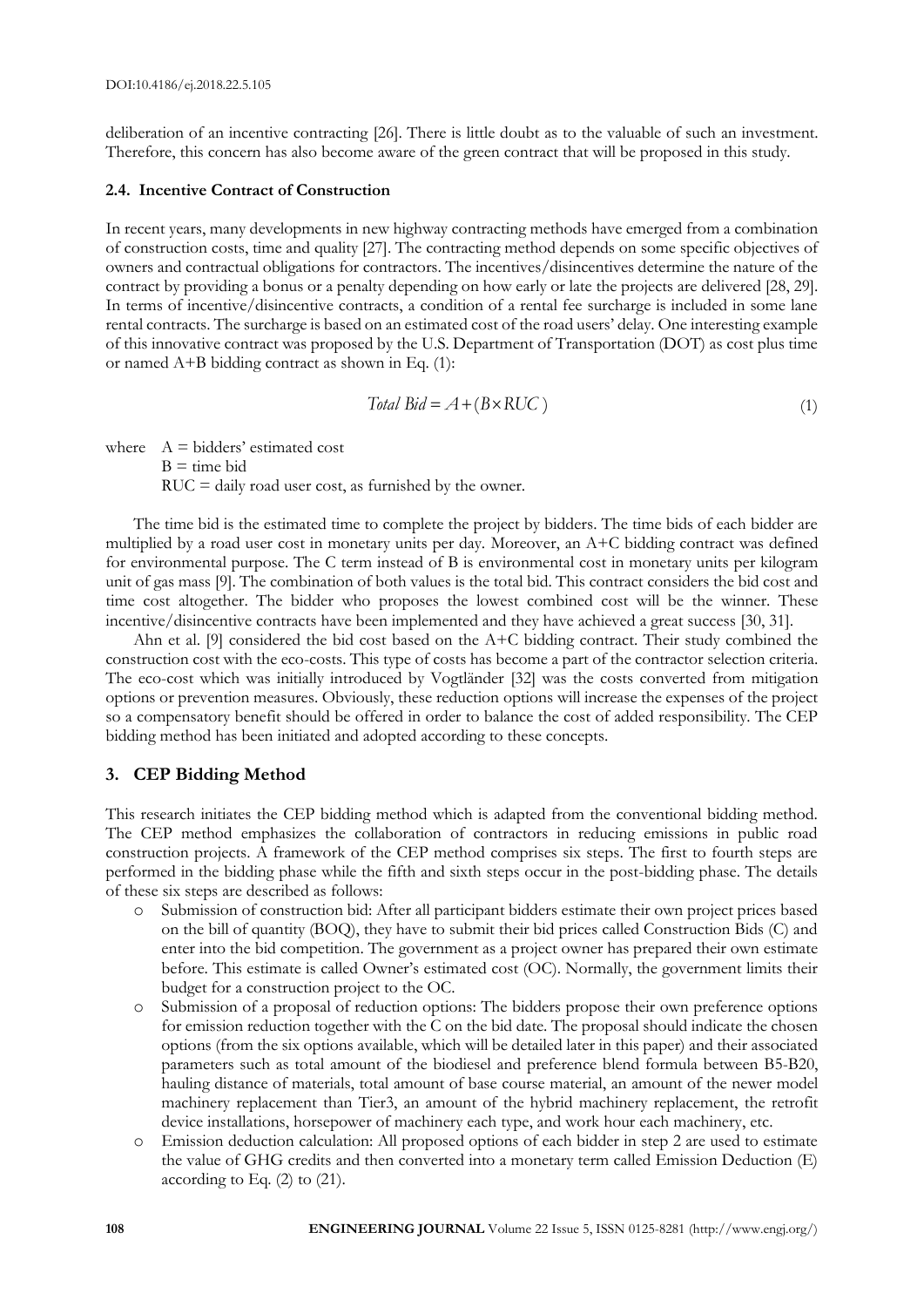- o Equivalent bid calculation: Equation (22) is simply used to calculate the Equivalent Bid (Q). Then, all bidders' Qs are compared in the bid evaluation procedure, instead of Cs. The first criterion is to award the lowest Q. In the case that several bidders offer equal lowest Qs, the highest E among them will become the next criterion for consideration.
- o Field monitoring: This step is performed after the award of the contract. The winning bidder becomes the contractor and executes the construction work. They have an additional contractual obligation to carry out the reduction options as previously proposed. The achievement of the contractor is investigated and evidenced via the site monitoring and the data collection. If the contractor fails to fulfill the proposed options, they will be penalized.
- o Penalty and Payment calculations: The amount of a Penalty (Pe) is calculated by using Eq. (23). Also, the project payment (Pa) which is calculated according to Eq. (24) is totally equal to the Construction Bid (C) subtract with the Penalty (Pe). The total amount is gradually paid to the contractor.

The CEP procedures include five monetary terms, namely Construction Bid (C), Emission Deduction (E), Equivalent Bid (Q), Penalty (Pe) and Payment (Pa). Their details and calculations are described in the following subsections.

### **3.1. Construction Bid (C)**

In the conventional bidding method, bidders prepare their own bid prices according to the bill of quantity (BOQ) of the project. The Construction Bid (C) represents these bid prices, which should cover all their expenses and preferred markups. In advance, the owner's estimated cost (OC) is also prepared by the project owner. The OC is normally set as the owner's budget and formally announced to all bidders. In the CEP, the OC and C are used as references but the lowest C is not the winning criterion. A bidder who does not offer the lowest C can still be awarded the contract.

#### **3.2. Emission Deduction (E)**

The Emission Deduction (E) is a value in monetary terminology which is equal to an amount of GHG emission reduction (in kilogram unit of gas mass) multiplied with the unit eco-cost (proposed by Vogtländer [7]). The GHG reduction amount is determined by the options adopted by the bidder. Several approaches have a potential to reduce the emissions in road construction projects but the reduction options initially proposed for the CEP should suit the current capabilities of the participants and be easy enough to implement. However, these proposed reduction options can be gradually revised. As a result, the CEP method introduces six appropriate options for GHG emission reduction which are gathered from many sources such as recommendations of environmental agencies [33, 18, 34], guidance documents from machinery manufacturers [30-34], informative documents of retrofit devices [40, 18, 41], and previous research studies [42-44]. These six reduction options are grouped into three categories: the fuel technology is Option 1, the field management constitutes Options 2 and 3, and the engine technology includes Options 4, 5, and 6. These options are not compulsory but rather voluntary. Bidders who propose more options together with their submitted bids can increase this E value. Different bidders may prefer or be ready to implement different options on their submissions.

For each option, the amount of GHG emission is calculated based on the LCA process method. This is basically a multiplication of the overall energy, machinery and materials consumption by their emission factors (EF). These consumption amounts are calculated by assuming that the conventional and polluting construction method is used. For example, Option 1 is the total petroleum diesel consumption derived from the work hours and horsepower of the machinery; Option 2 is the total amount of hauling materials and recommended hauling distances as the input data, etc. After that, an amount of the emission reduction is also calculated. This varies depending on the particular factors of each option, such as the blend formula of biodiesel for Option 1 and the hauling distances saved from what are recommended for Option 2, etc. Eventually, these amounts of emission reductions are converted into monetary terms. All consumption parameters have to substitute into equations for E calculation. However, the direct calculation of E is quite complicated; hence, the CEP method provides a use of the relative coefficient for convenient purpose. The relative coefficient which is denoted as  $(\alpha_i)$  is particularly prepared for each reduction option i. It is expressed in terms of a percentage of the OC of the current project. The E value is calculated by the following Eq. (2).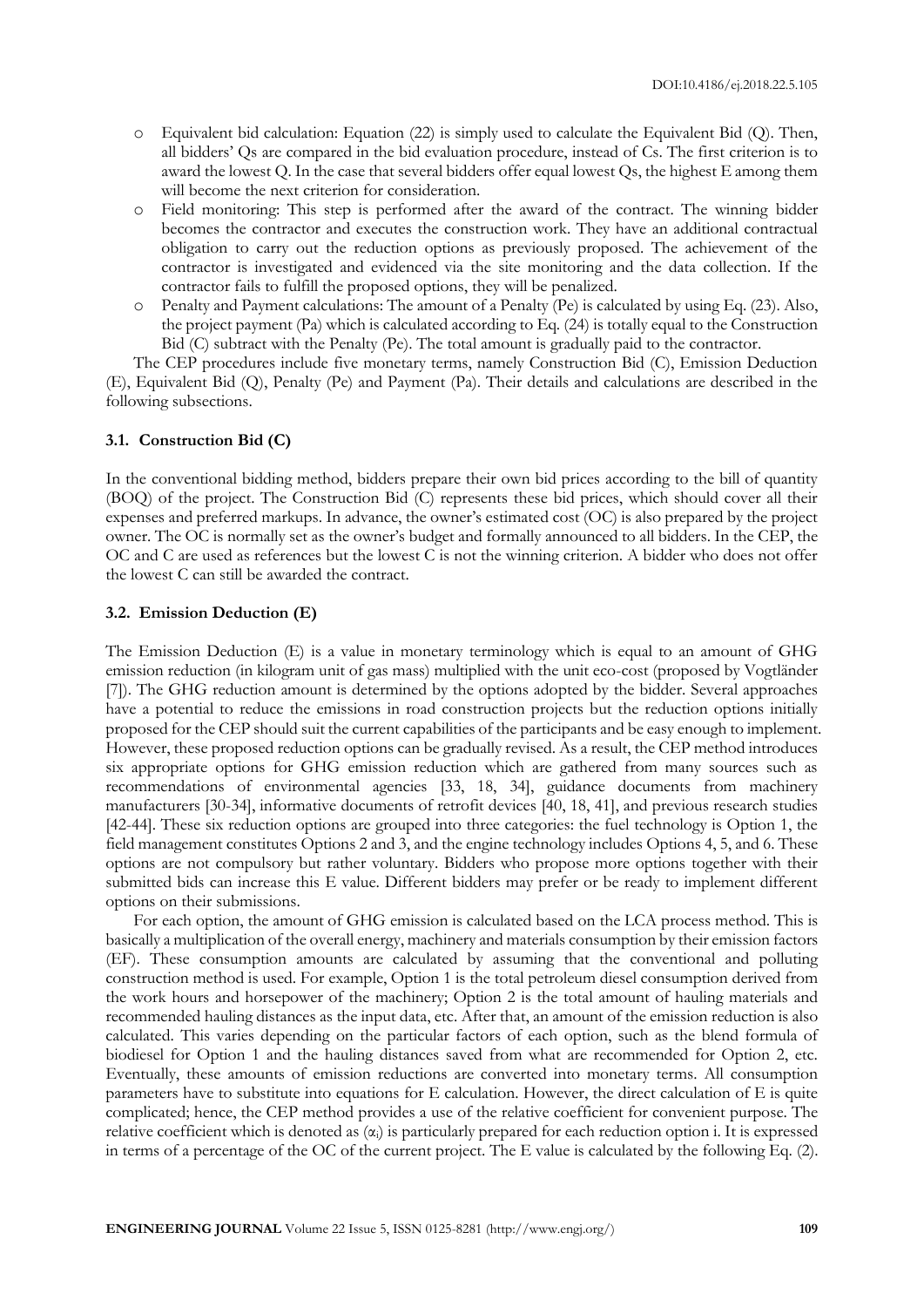$$
E = \sum_{i=1}^{6} \alpha_i \times OC \tag{2}
$$

where  $\alpha$  = the relative coefficient of the option

 $i =$  the i th. reduction options  $OC =$  the owner's estimated costs.

In addition, a simplified version of  $\alpha_i$  is also determined which is called the representative coefficient of the option i  $(\alpha_{\text{Ri}})$ . This representative coefficient is aimed to facilitate the calculation of E on the bid date or it can be spared as an alternative calculation method. The  $\alpha_i$  variable in Eq. (2) can be simplified to  $\alpha_{\rm Ri}$  when an estimator would like to calculate an E by a representative coefficient. To demonstrate this concept, our research initiates this representative coefficient which is an average of  $\alpha_i$  of three past projects selected as the base and representative projects. These three projects are just to demonstrate the concept. The number and the variety of these representative projects should be increased to generalize the result when being implemented. All the relevant data of these three base projects were collected and their values of GHG reduction have been thoroughly calculated beforehand. Then, the average value of the  $\alpha_i$  were used to derive the calculation equations for the representative coefficients. The representative coefficient  $(\alpha_{\text{Ri}})$  is used to approximate the relative coefficient  $(\alpha_i)$  by reducing some variables required in the formula. The details of the formula of the relative coefficient  $(\alpha_i)$  and the representative coefficient  $(\alpha_{\rm Ri})$  for the six reduction options are described as follows.

#### 3.2.1. Option 1 - Use of biodiesel

It is known that biodiesel consumption pollutes the environment less than petroleum diesel. However, this depends upon the blend formula of the biodiesel. The more the proportion of biodiesel in the blend formula is, the more the emission reduction is. Besides, the availability of the blends varies among different countries, for example, B5, B10 and B20 are sold in the U.S., but only B3 is sold in Mexico, and only B5 is available in Thailand. To deal with these limitations, the  $E_1$  calculation is described by Eq. (3) and some values are substituted in Eq. (4). This equation is based on the information on biodiesel emissions by EPA [45]. It relies on the percentage of biodiesel in the blend formulas. Likewise, it has already compensated for the consumption rate due to the lower heat energy of biodiesel. A markup is added as recommended by EPA

[45]. Equation (4) has been normalized to Eq. (5) which is less complex.  
\n
$$
E_1 = (\text{diesel\_consumption} - \text{biodiesel\_consumption}) \times EF \times \text{horsepower} \times \text{work\_hour} \times \text{unit\_eco-cost}
$$
\n(3)

$$
\times \text{ work\_hour} \times \text{unit\_eco-cost}
$$
\n
$$
E_1 = \left( \left( 1 + \left( \exp\left[ -0.008189 \times (a) \right] \times \left[ 0.88 \times (a/100) + 0.85 \times (1 - a/100) \right] / 0.85 \right) \right) \right)
$$
\n
$$
\times \left( \left( \left\{ \exp\left[ \eta \times (a) \right] - 1 \right\} \times 100\% \right) \right) \times EF \times bp \times b \times p \tag{4}
$$

$$
\alpha_1 = \frac{(0.1396 \times (a) + 0.207) \times bp \times b}{OC} \times 100\%
$$
 (5)

$$
\alpha_{R1} = 0.0062 \times (a) - 0.0091\tag{6}
$$

where  $\eta$  = coefficients for basic emission correlations — NOx = 0.0009794, HC = -0.011195, PM = -0.006384 and  $CO = -0.006561$ 

 $a =$  the percentage of biodiesel in the blend formulas from B1 to B20

EF = emission factor of diesel engine in Tier  $1 - NOx = 9.2$ ,  $HC = 1.3$ ,  $PM = 0.8$ ,  $CO = 5.5$  $(g/kWh)$ 

hp = horsepower of machinery (hp.)

 $h =$  work hours of machinery (hr.)

$$
p =
$$
eco-cost of GHGs — NOx = 0.687, HC = 4.602, PM = 35.672, and CO = 0.312 (USD/kg)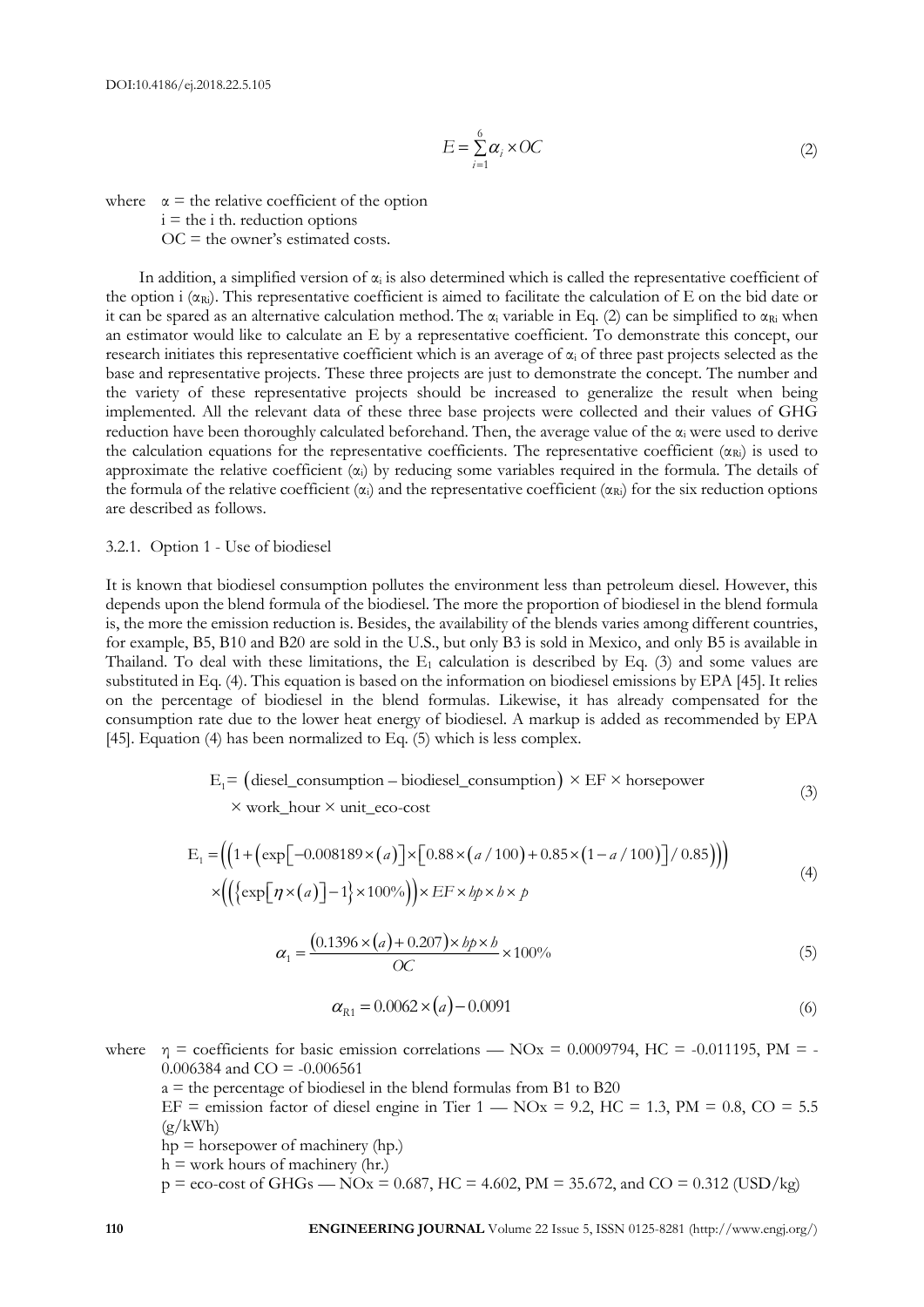$\alpha_1$  = the relative coefficient of the reduction Option 1 (expressed in a percentage of OC)  $OC =$  the owner's estimated project cost (in USD, U.S. dollars)

Equation (5) can be further simplified by substituting the values of EF, hp, h and OC of the three base projects. These information were collected by each project owner representative. The substitution is carried out each project. Three value of  $\alpha_i$  from Eq. (5) were calculated to an average relative coefficient or called representative coefficient  $(\alpha_{\text{Ri}})$ . The average value gives the result of the representative coefficient as shown in Eq. (6). In the case of the highest blend B20 ( $a = 20$ ), the maximum  $\alpha_{R1}$  is equal to 0.115%.

#### 3.2.2. Option 2 - Material sources location

Road construction requires a huge amount of raw materials, mostly including soil aggregates and crushed rocks, which are hauled to the construction site. Normally, the DOH recommends the location of material sources for a project but in practice the contractor always selects a different location. The locations of materials sources can impact the level of GHG emission [46]. The different distances between the recommended and the selected locations to the construction site are determined to calculate the emission reduction. The  $E_2$  calculation is described by Eq. (7) and substituted later. Similarly, the relative coefficient (α<sub>2</sub>) and the representative coefficient (α<sub>R2</sub>) of this Option 2 are proposed in Eq. (8) and (9), respectively.

$$
E_2 = (reconnected\_distance - practical\_distance) \times EF \times consumption\_per\_trip
$$
 (7)

$$
\times
$$
 unit\_eco-cost

$$
\alpha_2 = \frac{(RD - OD) \times 2.711 \times FC \times T \times p}{OC} \times 100\%
$$
\n(8)

$$
\alpha_{R2} = 0.0158 \times (b) - 0.0997\tag{9}
$$

where  $\alpha_2$  = the relative coefficient of the reduction Option 2 (expressed in a percentage of OC)

 $\alpha_{R2}$  = the representative coefficient; FC = fuel consumption per hauling trip (given that the fuel consumption of a truck =  $0.245$  L/km)

 $RD =$  the recommended hauling distance  $(km)$ 

 $OD =$  the practical hauling distance (km)

 $p = e$ co-cost of GHGs — CO<sub>2</sub>eq = 0.176 (USD/kg)

 $T =$  number of hauling trips

 $b =$  the saving hauling distance (km) (or RD - OD).

Equation (8) shows that the  $\alpha_2$  is derived from the emission rate of diesel at 2.711 kgCO<sub>2</sub>eq/L (as recommended by IPCC [47]), the different hauling distance, and the fuel consumption of the hauling trucks. Equation (9) is a simplified form of Eq. (8) when the three base projects are used as representatives. If the practical hauling distance is shorter than the DOH recommended (or the saving hauling distance (b)) in a range of 10 to 50 kilometers, the value of  $\alpha_{R2}$  varies from 0.058 to 0.689%.

#### 3.2.3. Option 3 - Construction techniques

The use of alternative construction techniques is another option that can reduce the negative environmental impacts. According to the DOH, three different construction techniques are approved for the base course work, namely soil-cement base mixed in-plant (SCB In-Plant), soil-cement base mixed in-place (SCB In-Place) and crushed rock base (CRB). These techniques, however, cause different GHG emission rates per cubic meter of materials [21] and the SCB-In-Plant produces the highest rate. The emission rates of CRB, SCB In-Place, and In-Plant from a previous research study by the authors is equal to 29.796, 50.338 and 59.997 kg/CO2eq, respectively [21]. If SCB In-Plant is set as a base of comparison, the emission reductions of these techniques are in relative percentages of 0%, 16.1% and 50.3% for SCB In-Plant, SCB In-Place and CRB, respectively. The description of the  $E_3$  calculation is presented in Eq. (10). These percentages are represented by the variable TEC as shown in Eq. (11). When simplifying the equation by the data from the three base projects, the  $\alpha_{R3}$  in percentages is equal to 0%, 0.886% and 2.768% for SCB-In-Plant, SCB In-Place and CRB, respectively, as shown in Eq. (12).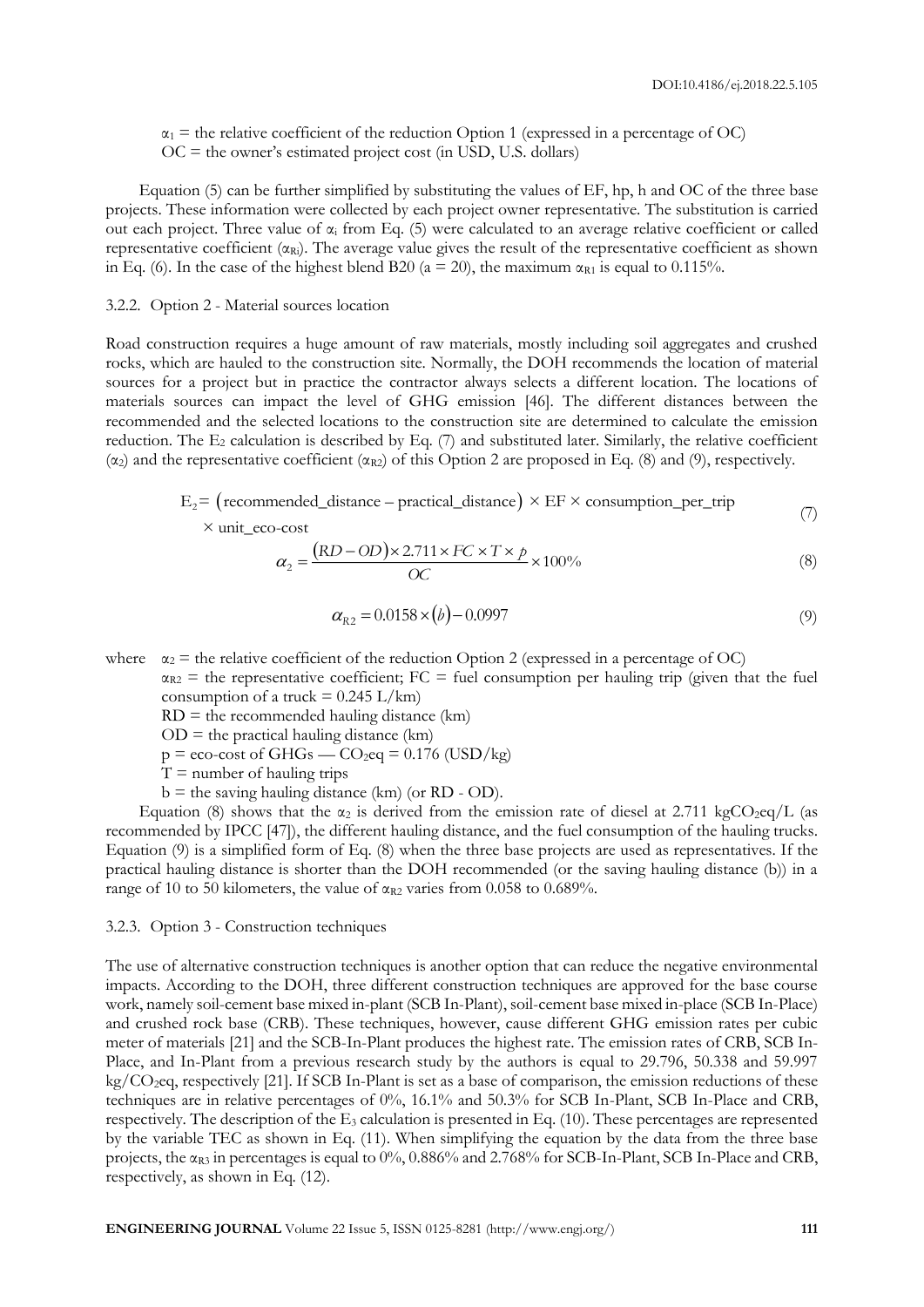$E_3$  = % reduction\_by\_technique  $\times$  EF\_based\_technique  $\times$  amount\_of\_materials (10)

× unit\_eco-cost

$$
\alpha_3 = \frac{TEC \times ER_B \times M \times p}{OC} \times 100\%
$$
\n(11)

$$
\alpha_{R3} = \begin{cases}\n0\%, & SCB \text{ } In-Plant \\
0.886\%, & SCB \text{ } In- Place \\
2.768\%, & CRB\n\end{cases}
$$
\n(12)

where  $\alpha_3$  = the relative coefficient of the reduction Option 3 (expressed in a percentage of OC)  $\alpha_{R3}$  = the representative coefficient

TEC = the relative percentages of emission reduction of the construction technique  $(0\%$ , 16.1%, 50.3%)

ERB = the base emission rate of the SCB In-Plant technique which is equal to 59.997 kgCO<sub>2</sub>eq/m<sup>3</sup>  $M =$  quantities of base course materials (m<sup>3</sup>)

 $p = e$ co-cost of GHGs — CO<sub>2</sub>eq = 0.176 (USD/kg).

3.2.4. Option 4 – Newer machinery replacement

A newer model of machinery is more environmentally friendly than an older one. According to EPA [18], diesel-based heavy machinery is classified into five tiers, namely Tier 1, 2, 3, 4i and 4f, which have different effects on GHG emission. Tier 1 machinery is considered the oldest and emits the highest level of GHG. Table 1 shows the percentages of GHG emission reduction based on the emission rate of the Tier 1 machinery where the machinery in a size range of 100 - 175 hp. is considered [18].

**11**,  $\frac{1}{2}$  **ENGINEERING JOURNAL CONSULTS AND CONSULTS AND CONSULTS (EQS) (12)**  $\alpha_1 = \frac{12(2 \times 10^4 \text{m/s} \cdot \text{s} \cdot \text{s}^2}{2 \times 10^6 \text{m}}$  **(2)**  $\alpha_2 = \frac{1}{2}$  (2)  $\frac{36(2 \times 10^4 \text{m/s} \cdot \text{s}^2 \cdot \text{s}^2}{2 \times 10^6 \text{m}}$ ,  $\frac{$ The list of machinery usage proposed by bidders shows the proportion of machines of different tiers together with their horsepower and working hours. The more the quantity and the newer the model of machinery proposed the greater the increase in the emission reduction will be. The bidders can achieve a higher emission reduction if they replace their old machines with newer machinery of a higher tier. To determine the emission reductions, the bidders have to propose a list of heavy construction machinery that will be used in the project. Therefore, a generated form of the E<sub>4</sub> calculation is presented in Eq. (13) and Eq. (14) which is used to calculate the relative coefficient of this option. While Eq. (15) is a simplified form where the machinery details of the three base projects (the replacement of Tier 1 by Tier 2, 3, 4i and 4f is assumed to be 20% equally) are used as representatives.

$$
E_4 = \sum_{n=\text{iter1}}^{\text{iter4f}} \left( \sum_{\text{each\_gas}} \text{%reduction\_by\_tier} \times \text{horsepower} \times \text{work\_hour} \times \text{unit\_eco-cost} \right)
$$
 (13)

×%newer\_replacement

$$
\alpha_4 = \frac{\sum_{n=1}^{\text{tier4}} \left( \sum_{m=1}^{\text{IV}} \mathbf{R}_m \times \text{bp} \times \text{b} \times \text{p} \right) \times r_n}{OC} \times 100\%
$$
(14)

$$
\alpha_{R4} = \sum_{n=iter1}^{iter4f} (\alpha_{a4} \times r_n)
$$
\n(15)

where  $\alpha_4$  = the relative coefficient of the reduction Option 4 (expressed in a percentage of OC)  $\alpha_{\text{R4}}$  = the representative coefficient  $R_m$  = rate of emission reduction (NOx, HC, PM and CO) by Option 4 (see Table 1) hp = horsepower of machinery (hp.)  $h =$  work hours of machinery (hr.)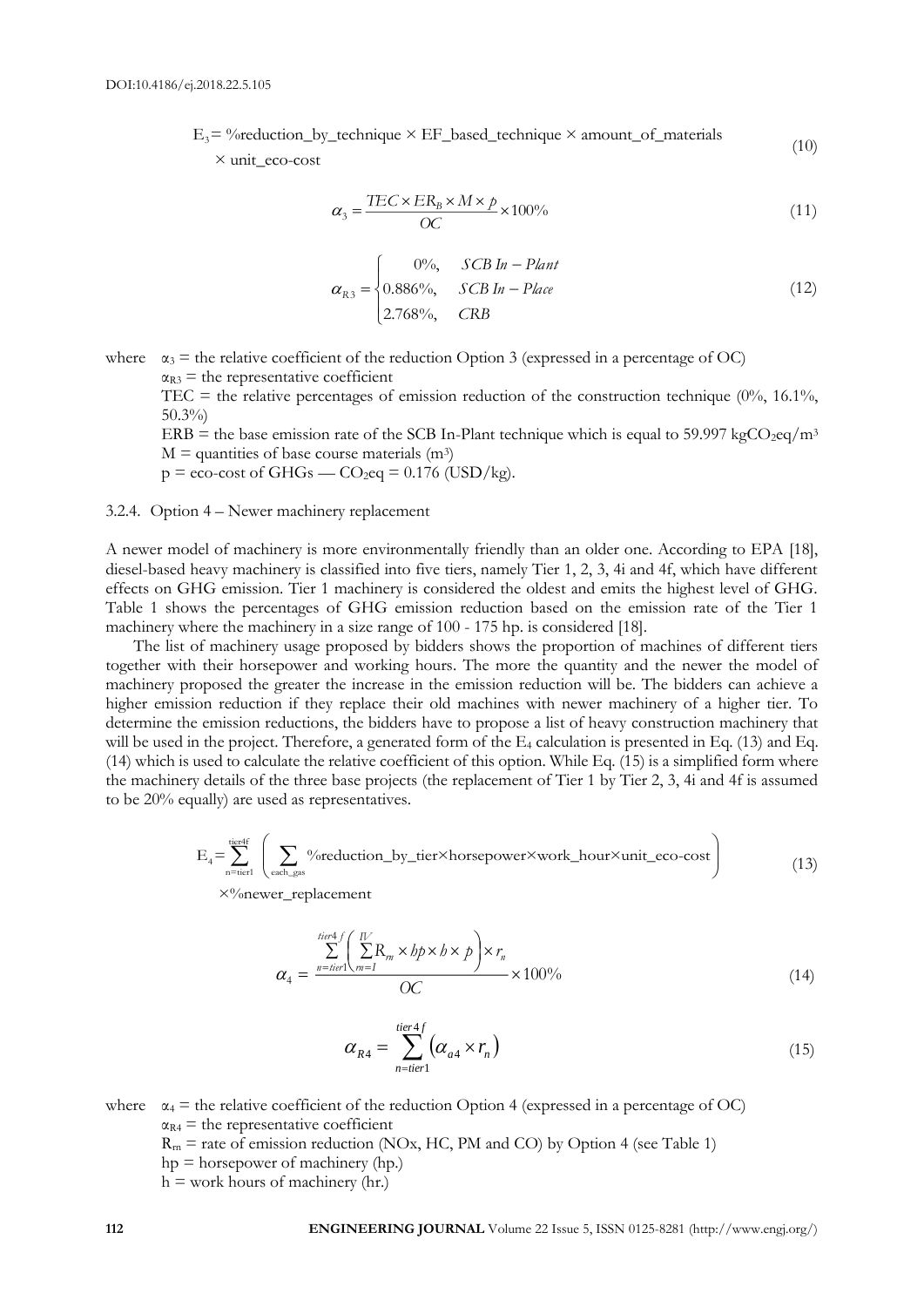$p =$  eco-cost of GHGs — NOx = 0.687, HC = 4.602, PM = 35.672 and CO = 0.312 (USD/kg)  $r_n$  = the percentage of machinery replacement (newer model than Tier 1) between 0% to 100%  $\alpha_{a4}$  = the average of representative emission deductions by Option 4 (given that Tier 1 = 0, Tier 2 = 0.215, Tier  $3 = 0.255$ , Tier  $4i = 0.406$  and Tier  $4f = 0.436$ .

| <b>GHGs</b><br>reduction | NOx             | HC<br>TI)                | <b>PM</b><br>(III)       | CO<br>(IV |
|--------------------------|-----------------|--------------------------|--------------------------|-----------|
| Tier 1                   | $\qquad \qquad$ | $\overline{\phantom{0}}$ | $\overline{\phantom{a}}$ | -         |
| Tier <sub>2</sub>        | $\qquad \qquad$ | $\overline{\phantom{0}}$ | $62.5\%$                 | $9.1\%$   |
| Tier 3                   | $62.0\%$        | $\overline{\phantom{0}}$ | $62.5\%$                 | $9.1\%$   |
| Tier <sub>4i</sub>       | $62.0\%$        | $69.2\%$                 | $97.5\%$                 | $9.1\%$   |
| Tier <sub>4f</sub>       | $95.7\%$        | $85.4\%$                 | $97.5\%$                 | $9.1\%$   |

Table 1. Rates of emission reduction in case of newer machinery replacement  $(R_m)$ .

3.2.5. Option 5 – Hybrid machinery replacement

A hybrid machinery model has resulted in low emissions and high energy efficiency. According to some wellknown manufacturers [35-37, 39], the hybrid systems can reduce emissions more than the Tier 4f diesel based engines, for example, by 15%-30% for Hitachi, by 5%-41% for Komatsu, by 25%-33% for Caterpillar, and by 10% for Volvo. With regard to this information, it is reasonable to set the 10% reduction conservatively on top of the percentage reduction of the Tier 4f machinery. Table 2 shows the results of the combined reduction rates in percentages for different GHGs [35, 37, 39]. As for the evaluation process, the bidders have to propose a list of heavy construction machinery that implements the hybrid technology. The hybrid machinery usage is proposed in terms of a percentage of the whole machinery fleet. The E<sup>5</sup> calculation is presented in Eq. (16). Meanwhile, Eq. (17) is the calculation of the relative coefficient and Eq. (18) is a simplified form. The maximum range of  $\alpha_{RS}$  is equal to 0.451%, when all the machinery is substituted for the hybrid model.

$$
E_5 = \left(\sum_{\text{each\_gas}} \% \text{reduction\_hybrid} \times \text{horsepower} \times \text{work\_hour} \times \text{unit\_eco-cost}\right) \tag{16}
$$
\n
$$
\times \% \text{hybrid usage}
$$

$$
\left(\sum_{k=1}^{N} R_{nk} \times bp \times b \times p\right) \times r_h
$$

$$
\alpha_{5} = \frac{\left(\sum_{m=1}^{R} R_{m} \times bp \times b \times p\right) \times r_{b}}{OC} \times 100\% \tag{17}
$$

$$
\alpha_{R5} = 0.451 \times r_b \tag{18}
$$

where  $\alpha_5$  = the relative coefficient of the reduction Option 5

- $\alpha_{R5}$  = the representative coefficient
- hp = horsepower of machinery (hp.)
- $h$  = work hours of machinery
- $p =$  eco-cost of GHGs
- $R_{rh}$  = rate of emission reduction (NOx, HC, PM, and CO) by Option 5 (see Table 2)

 $r_h$  = the percentage of hybrid model machinery usage between 0% to 100%.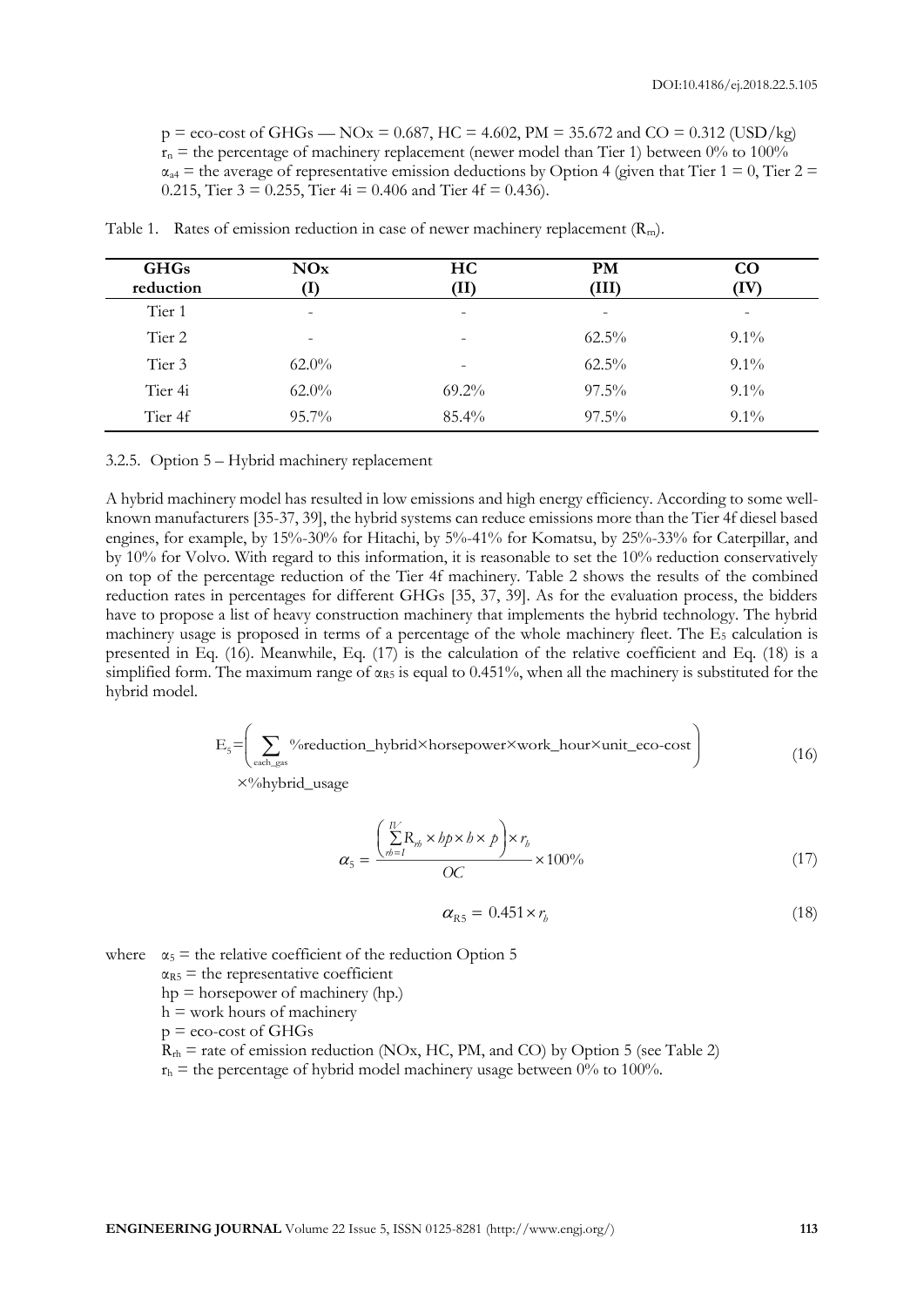| GHGs      | NOx      | TC<br>ПU | PМ   | UU       |
|-----------|----------|----------|------|----------|
| reduction | <b>.</b> | П        | ΉΙ   | ΙV       |
| Hybrid    | $.00\%$  | $93.9\%$ | .00% | $10.1\%$ |

Table 2. Rates of emission reduction in case of hybrid machinery replacement  $(R<sub>rh</sub>)$ .

3.2.6. Option 6 – Retrofit devices installation

An installation of a retrofit device mitigates the emissions. The installed retrofits are either comprised of a single or combined technology. The single technology includes a diesel particulate filter (DPF), a diesel oxidation catalyst (DOC) and a selective catalytic reduction (SCR). The combined technology is a coalition of two single technologies such as an SCR and a DPF and an exhaust gas recirculation (EGR) and a DPF. The emission reduction depends upon the percentage of installation of the retrofit devices of the total machinery. Informative documents concerning the retrofit devices have presented various effects on reducing the emissions [18, 40-42, 44]. A DOC device is able to reduce the emissions of NOx by 5%, of CO by 70%- 95%, of HC by 70%-90%, and of PM by 85%-95% [40]. A DPF device is claimed to reduce the emissions of NOx by 5%, of CO by 60%-90%, of HC by 60%-90% and of PM by 85%-95%. An SCR device can reduce the emissions of NOx by 70%-90%, of CO by 50%-90%, of HC by 50%-90% and of PM by 25%-50% [18]. Furthermore, combining devices such as an SCR+DPF device can reduce the emission of NOx by 70%, of CO by 90%, of HC by 90% and of PM by 90% [41]. An EGR+DPF device reduces NOx by 60%, CO by 60%, HC by 60%, and PM by 90% [18]. This study considers the devices that are expected to provide more than a 50% reduction.

An assumption is set up to generate the  $E_6$  calculation in Eq. (19). At the same time, a reform contributes to the  $\alpha_6$  calculation in Eq. (20) in which the machinery is substituted in Tier 3 first and the retrofit devices are installed, as listed in Table 3 [18, 40, 42, 44]. This equation derives from the usage and the type of retrofit devices. The representative coefficient  $(\alpha_{R6})$  is in Eq. (21). Consequently, the installation of these retrofit devices have a maximum of 0.173%, 0.240%, 0.208%, 0.260%, and 0.250% reduction when machinery is installed with a DOC, a DPF, an SCR, an SCR+DPF and an EGR+DPF by 100%, respectively.

$$
E_6 = \left(\sum_{\text{each gas}} \% \text{reduction\_by\_device} \times \text{horsepower} \times \text{work\_hour} \times \text{unit\_eco-cost}\right) \tag{19}
$$

 $\times$ %device\_installation

$$
\alpha_{6} = \frac{\left(\sum_{id=1}^{IV} R_{id} \times bp \times b \times p\right) \times i_{d}}{OC} \times 100\% \tag{20}
$$

$$
\alpha_{R6} = \alpha_{a6} \times i_d \tag{21}
$$

where  $\alpha_6$  = the relative coefficient of the reduction Option 6

 $\alpha_{\text{R6}}$  = the representative coefficient

 $hp =$  horsepower of machinery (hp.)

 $h$  = work hours of machinery

 $p =$  eco-cost of GHGs

 $R_{id}$  = rate of emission reduction (NOx, HC, PM and CO) by Option 6 (see Table 3)

 $i_d$  = the percentage of a retrofit device installation — DOC, DPF, SCR, SCR+DPF and EGR+DPF — between  $0\%$  to  $100\%$ 

 $\alpha_{46}$  = the average of representative emission deductions by Option 6.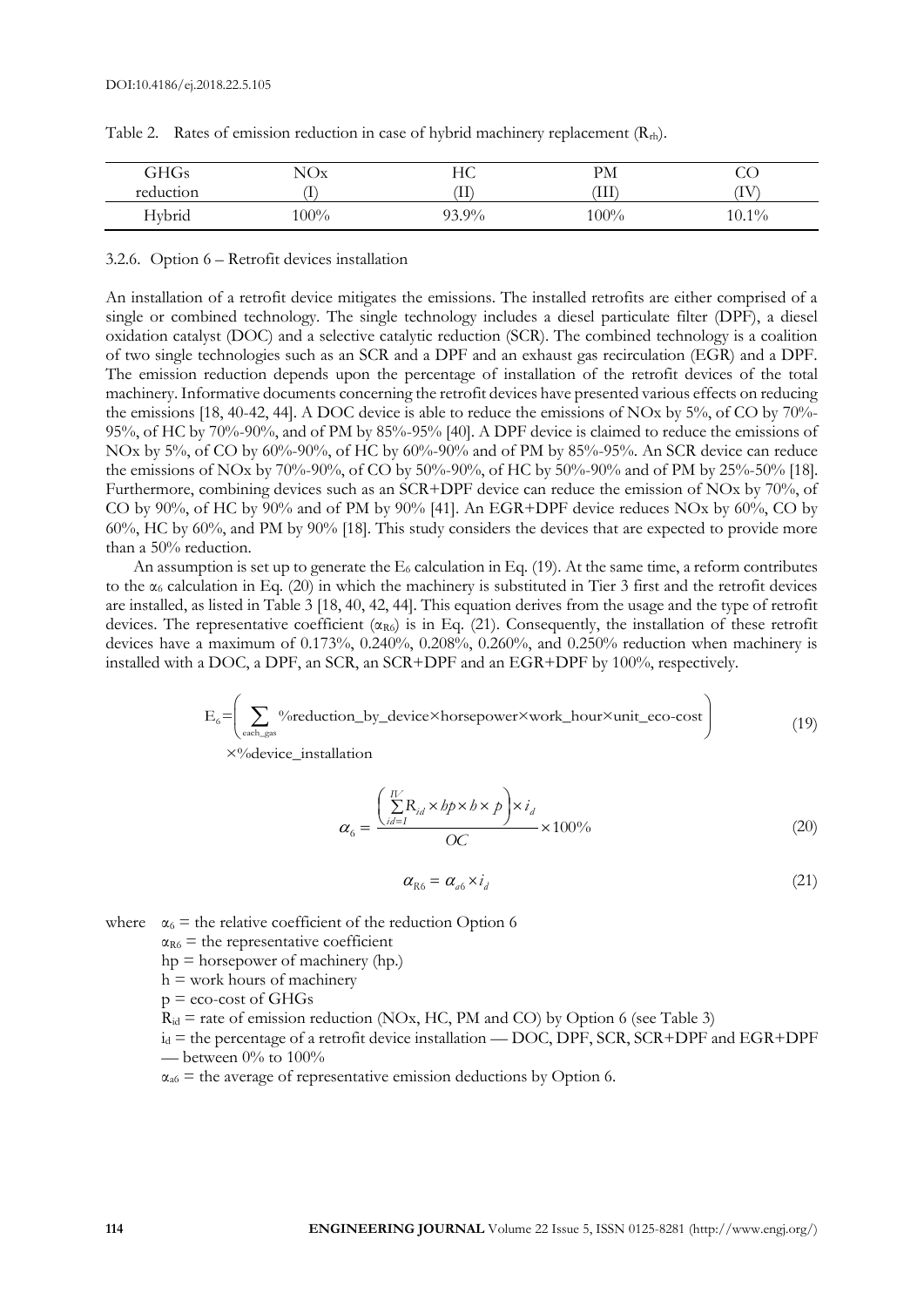| GHGs reduction | NOx      | HС<br>ΊI) | <b>PM</b><br>ŒШ | (IV       |
|----------------|----------|-----------|-----------------|-----------|
| Tier 3+DOC     | $62\%$   |           | 68.75%          | $15.47\%$ |
| Tier 3+DPF     | $62\%$   |           | $100\%$         | $14.56\%$ |
| Tier 3+SCR     | $100\%$  |           | 78.13%          | $13.65\%$ |
| Tier 3+SCR+DPF | $100\%$  |           | $100\%$         | $17.29\%$ |
| Tier 3+EGR+DPF | $99.2\%$ | -         | $100\%$         | $14.56\%$ |

Table 3. Rates of emission reduction in case of retrofit devices installation  $(R_{id})$ .

In addition, Table 4 shows the maximum range of the representative coefficient of these six reduction options when each of them is fully and individually implemented. These coefficients vary from 0.115% to 2.768%. Some options can be implemented together, whereas the others are mutually exclusive such as Option 4, 5 and 6. All possible combinations of these six reduction options are investigated. There are thirtyone possible combinations that a bidder can adopt, given that each option is fully implemented at its maximum value of αRi. In the case of a single-option adoption, Table 4 shows the maximum values of the representative coefficients of the six options. The maximum representative coefficient for a single-option adoption is in Option 3 which is equal to 2.768%. However, in the case of a two-option adoption, the combination of Option 2+3 results in a maximum representative coefficient of 3.457%. A three-option adoption of Option 2+3+5 gives a maximum of 3.908%. Lastly, a four-option adoption of Option 1+2+3+5 gives a maximum value of 4.023%.

Table 4. The maximum values of representative coefficients of the six options.

| Option |        |        |           |           |           |        |
|--------|--------|--------|-----------|-----------|-----------|--------|
| αri    | 0.115% | 0.689% | $2.768\%$ | $0.436\%$ | $0.451\%$ | 0.260% |

#### **3.3. Equivalent Bid (Q)**

An Equivalent Bid (Q) is an amount which is considered in the bid evaluation. It is simply calculated by deducting E from C as shown in Eq. (22). The CEP bidding method employs the lowest Q as a criterion for winning instead of the lowest C in the conventional bidding method. A bidder who submits the lowest Q is the winner.

$$
Q = C - E \tag{22}
$$

where  $Q =$  equivalent bid  $C =$  construction bid  $E =$  emission deduction.

## **3.4. Penalty (Pe)**

In order to ensure the integrity of the CEP method, a punishment measure must be incorporated and well enforced. The CEP method defines the punishment and includes it as a part of the contract. The punishment is adopted on a concept of the incentive/disincentive contract. The punishment should be fair to the next lowest bidder who loses the competition. The winning bidder (now a contractor) who fails to fulfill all their proposed options of the emission reduction will be considered to breach the contract agreements and be penalized. This contractor tends to actually produce more emissions than stated in the proposal so that their Emission Deduction (E) should be revised and reduced. Therefore, all field operations throughout the project, especially the ones related to the GHG emissions, need to be monitored by the owner's representatives or the inspectors. Materials, machinery and fuel consumptions on the site are mandatorily reported. The monitoring is necessary in order to examine the actual emission reduction. The actual equivalent bid  $(Q'_{wb})$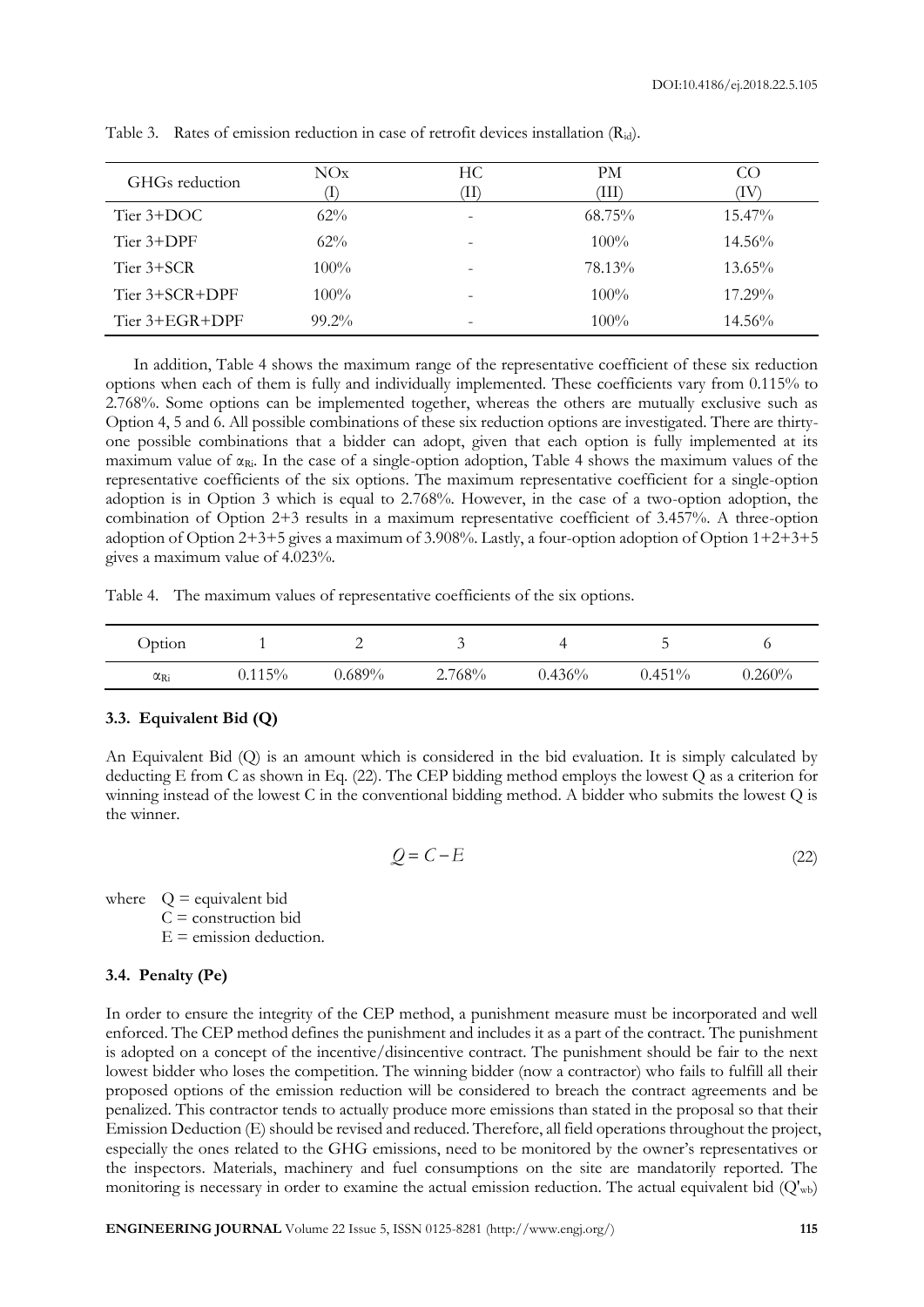of the winner (now the contractor), which should be higher than the winning equivalent bid  $(Q_{wb})$ , is calculated.

A financial penalty (Pe) is particularly used as the punishment. The amount of the penalty depends on the actual emission reduction that has to be quantified during the construction phase. The equivalent bid of the next lowest bidder  $(Q_{nlb})$ , who could be the winner, is also used as a reference for the penalty calculation. The penalty is defined in two cases. In the first case, the penalty type-1 (Pe1) is applied when  $Q'_{wb}$  does not exceed Q<sub>nlb</sub>. Pe1 is equal to the difference between  $Q'_{wb}$  and  $Q_{wb}$ . Although the contractor partly fails to reduce the emission through the proposed options, the amount of difference is trivial and it would not change the bid result. In another case, the penalty type-2 (Pe2) is applied when  $Q'_{wb}$  is greater than  $Q_{nlb}$ , if the contractors cannot implement the reduction options on offer. This contractor's failure is significant enough to prevent the next lowest bidder from being the true winner. The Pe2 amount should not include only the difference between the  $Q_{\rm nb}$  and the  $Q_{\rm wb}$  but should also add a surplus of 5% on top. The penalty is shown in Eq. (23).

$$
Pe = \begin{cases} Pe1 = Q'_{wb} - Q_{wb}, & Q'_{wb} \le Q_{nlb} \\ Pe2 = (Q_{nlb} - Q_{wb}) + [(Q'_{wb} - Q_{mb}) \times (1 + 5\%)], & Q'_{wb} > Q_{nlb} \end{cases}
$$
(23)

where  $Pe = \text{financial penalty (USD)}$ 

Qwb = equivalent bid of winning bidder (USD)

 $Q_{\rm nlb}$  = equivalent bid of next lowest bidder (USD)

 $Q'_{wb}$  = actual equivalent bid of winning bidder (USD).

As a result of having signed a written agreement, the punishment measure can be applied to those who fail to abide by the agreement (or contract).

#### **3.5. Payment (Pa)**

The payment is the total amount of money, which the project owner gradually pays to the contractor toward the project completion. The contractor will receive the maximum payment equal to C if they can achieve all emission reductions as proposed. In this case, there is no punishment. However, the contractor who fails to abide by the agreement will receive less payment from the owner and consequently, the punishment will be enforced. The penalty could be taken from a letter of bank guarantee, which must be provided on the date of signing the contract and should be enough to cover the maximum penalty. The payment (Pa) is simply calculated by the following Eq. (24).

$$
Pa = C - Pe \tag{24}
$$

where  $Pa =$  the total amount of payment received by the contractor  $C =$  construction bid  $Pe =$  penalty.

#### **4. Practical Application**

To illustrate the application of the CEP method, some case studies have been selected from historical public road construction projects for simulations of the CEP scheme. The first analysis is targeted on the price gaps between the lowest bid (LB) and the next lowest bid (NLB) on fourteen projects. All of these projects were owned by the Department of Highways of Thailand (DOH) and were awarded during the years 2014 to 2016. A traditional criterion for evaluating these bids was to consider the lowest bid price (or term C only). Table 5 shows the different numbers of participating bidders, the winning bid prices and the associated percentages of the price gaps in these biddings.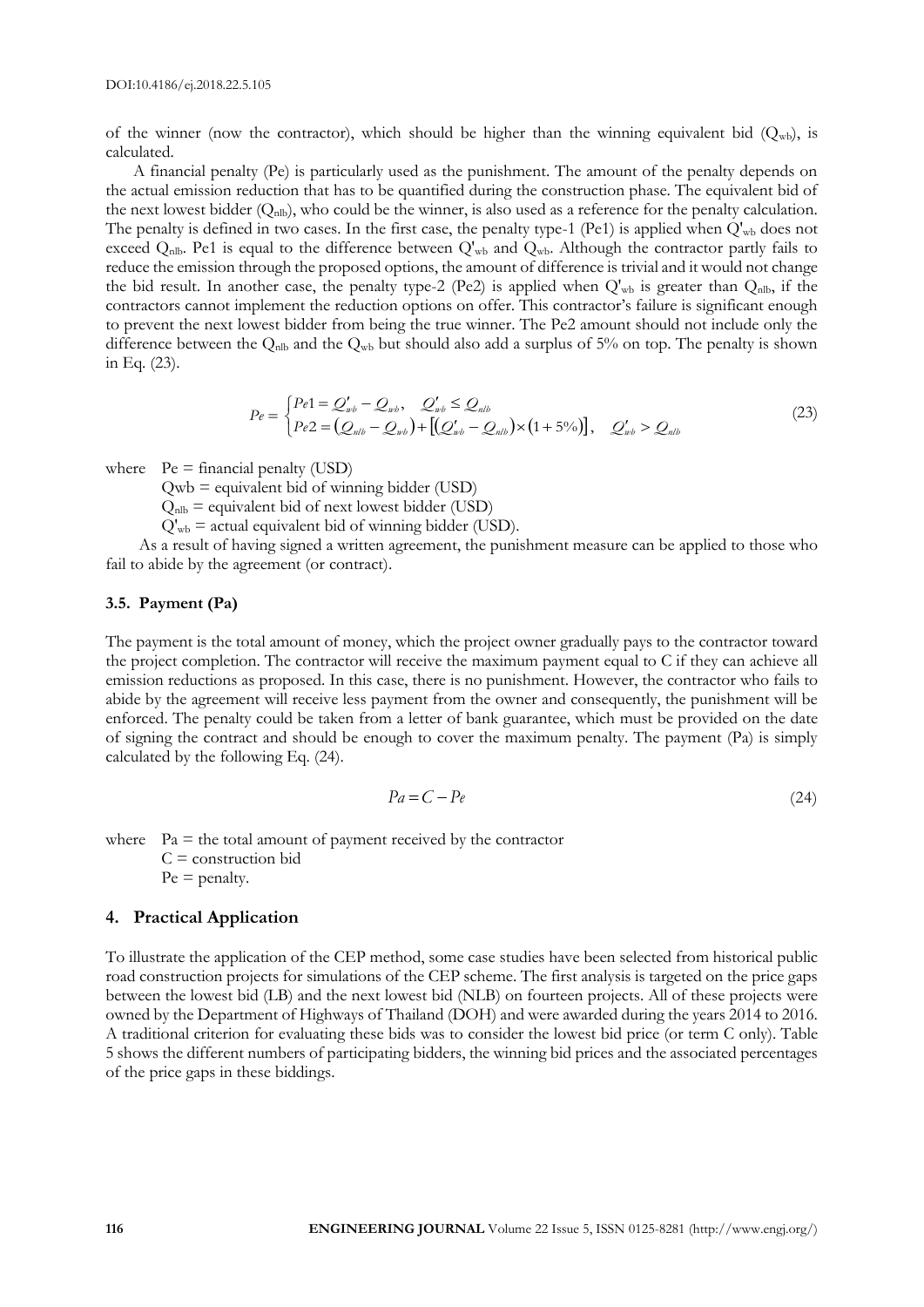| Project | Participant<br>bidders | Bid price of winning<br>bidder (million USD) | % of Gap between<br>LB and NLB |
|---------|------------------------|----------------------------------------------|--------------------------------|
| 2014#1  | 8                      | 16.93                                        | 0.52%                          |
| 2014#2  | 7                      | 22.53                                        | 0.21%                          |
| 2015#1  | 5                      | 13.79                                        | 9.03%                          |
| 2015#2  | 9                      | 13.08                                        | 7.75%                          |
| 2015#3  | 10                     | 9.80                                         | 3.66%                          |
| 2015#4  | 7                      | 9.06                                         | 2.48%                          |
| 2015#5  | 12                     | 8.38                                         | 1.61%                          |
| 2016#1  | 15                     | 4.97                                         | 2.45%                          |
| 2016#2  | 9                      | 7.40                                         | 0.04%                          |
| 2016#3  | 5                      | 10.22                                        | $9.92\%$                       |
| 2016#4  | 3                      | 18.20                                        | $0.22\%$                       |
| 2016#5  | $\overline{c}$         | 18.42                                        | 0.09%                          |
| 2016#6  | $\overline{2}$         | 33.39                                        | 0.19%                          |
| 2016#7  | 4                      | 30.87                                        | 3.11%                          |
| Average | $\overline{7}$         | 15.50                                        | 2.95%                          |

Table 5. Price gaps between LB and NLB of the fourteen case studies.

The results show that the gaps can vary dramatically from 0.04% to 9.92% with an average gap of about 2.95%. In most projects (9 of 14), the gaps are less than the average and in half of all the projects, the gaps are even less than 1%. This indicates that the Emission Deduction (E) for the Equivalent Bid (Q) could possibly change the winners of these biddings. To demonstrate this circumstance, two projects, i.e. 2014#1 and 2016#3 were chosen for a further simulation.

The simulation assumes that the two biddings are under the CEP scheme. In the bidding phase, all bidders still submit their own bid prices or Cs. Furthermore, all bidders except the lowest C ones submit their proposed Es together with their Cs. The details of the actual bid prices, which are considered as term C of the CEP, are shown in Table 6. Moreover, Table 6 shows simulated events which most bidders have proposed for their reduction options (considered as term E). The Equivalent Bids (Q) are calculated accordingly.

In the case of Project 2014#1, the result of the simulation indicated that Bidder H might have won the competition because they submitted the lowest Q. The bid result possibly changes, although Bidder H did not submit the lowest C but the highest C. This simulated case shows that the term E has much potential to make a bidder overcomes the other bidders. In this case, although Bidder H submitted the highest C and the highest E, they still won the competition because of the lowest Q.

However, the results of the other Project (2016#3) reveal that the winner was still Bidder I, even though Bidders J, K, L and M submitted their Es as high as possible in the competition. This can be explained by the fact that Bidder I submitted a very low C and produced a large price gap between LB and NLB i.e. 9.92%, which is beyond the effective range of the deduction E. Hence, the price gap was greater than 4%, so the eco-cost term should be applied with a higher weighting factor. In this hypothetical case of Project 2016#3, if five as a weighting factor was applied to the term E under the CEP scheme, Bidder J would become the winner.

Another simulation based on Project 2014#1 is cited to demonstrate the punishment clause of the CEP. The punishment measure as a penalty will be applied to the contractor who fails to fulfill the contract. In this case, Bidder H is the awarded contractor with the equivalent bid  $(Q_{wb})$  of USD 16.66 million, and Bidder G is the next lowest bidder with the equivalent bid  $(Q_{nlb})$  of USD 16.68 million. If it is assumed that Bidder H performs poorly and violates the contract. Then their actual emission reduction will be lower than their proposed rates. Thus the financial penalty will be applied as follows: in the case of the Q'<sub>wb</sub> which is calculated based on the field monitoring data equal to USD 16.67 million, the penalty type-1 (Pe1), equal to (16.67-  $16.66$ ) = USD 0.01 million, will be applied. However, if the contractor performs even worse, and their  $Q'_{wb}$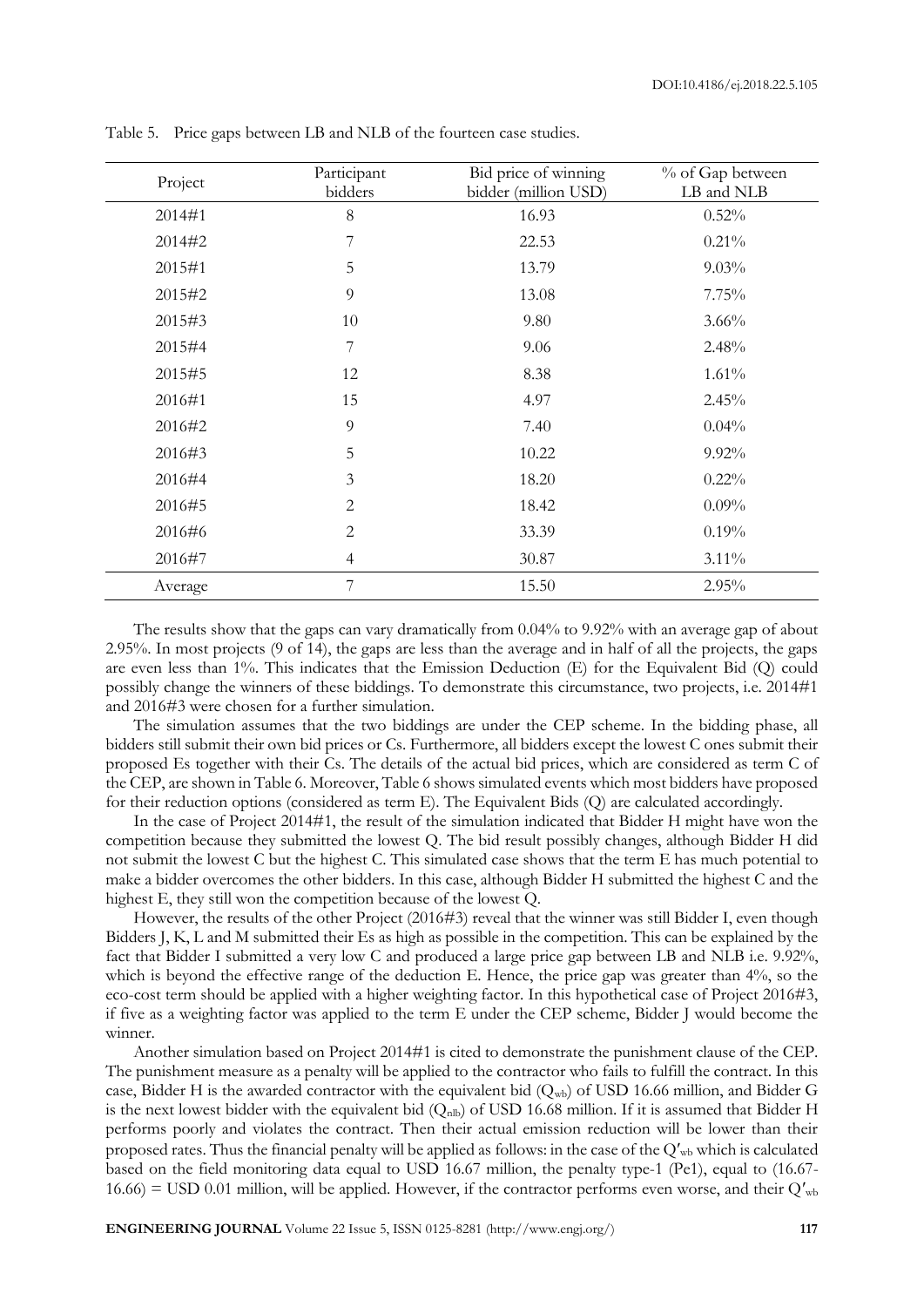increases to USD 17.09 million, the penalty type-2 (Pe2) will be then applied. This penalty will increase to  $(16.68 - 16.66) + [(17.09 - 16.68) \times 1.05] =$  USD 0.45 million. Figure 1 illustrates these simulated penalty calculations.

|             | Emission Deduction (E)<br>Prices<br>Construction |      |                          | Equivalent               |                          |                          |                          |                          |                 |         |
|-------------|--------------------------------------------------|------|--------------------------|--------------------------|--------------------------|--------------------------|--------------------------|--------------------------|-----------------|---------|
|             | Bid (C)                                          | Gap  | $E_1$                    | E <sub>2</sub>           | E <sub>3</sub>           | $E_4$                    | $E_5$                    | $E_6$                    | $E_{\rm Total}$ | Bid (Q) |
|             | Case of 2014#1 (OC = 17.19)                      |      |                          |                          |                          |                          |                          |                          |                 |         |
| Bidder A    | 16.93                                            |      |                          |                          |                          |                          |                          |                          |                 | 16.93   |
| Bidder B    | 17.02                                            | 0.09 | $\qquad \qquad -$        | 0.12                     |                          | $\overline{\phantom{0}}$ |                          |                          | 0.12            | 16.90   |
| Bidder C    | 17.12                                            | 0.19 | $\overline{\phantom{a}}$ | 0.12                     |                          | $\overline{\phantom{0}}$ | 0.08                     | $\overline{\phantom{a}}$ | 0.20            | 16.92   |
| Bidder D    | 17.13                                            | 0.20 | 0.03                     | 0.12                     | $\overline{\phantom{a}}$ | 0.08                     | $\overline{\phantom{a}}$ | $\overline{\phantom{a}}$ | 0.23            | 16.90   |
| Bidder E    | 17.14                                            | 0.21 | 0.03                     | 0.12                     |                          | 0.08                     |                          | $\overline{\phantom{0}}$ | 0.23            | 16.91   |
| Bidder F    | 17.15                                            | 0.22 | 0.03                     | 0.12                     |                          | $\overline{a}$           | 0.08                     | $\overline{\phantom{a}}$ | 0.23            | 16.92   |
| Bidder G    | 17.16                                            | 0.23 |                          | $\overline{\phantom{0}}$ | 0.48                     | $\overline{\phantom{0}}$ |                          | $\overline{\phantom{0}}$ | 0.48            | 16.68   |
| Bidder H    | 17.17                                            | 0.24 | 0.03                     | $\overline{\phantom{a}}$ | 0.48                     | $\overline{a}$           |                          |                          | 0.51            | 16.66   |
|             | Case of 2016#3 (OC = 15.05)                      |      |                          |                          |                          |                          |                          |                          |                 |         |
| Bidder I    | 10.22                                            |      |                          |                          |                          |                          |                          |                          |                 | 10.22   |
| Bidder J    | 11.23                                            | 0.96 | 0.02                     | 0.10                     | 0.42                     | $\overline{\phantom{a}}$ | 0.07                     | $\overline{\phantom{a}}$ | 0.61            | 10.62   |
| Bidder K    | 12.77                                            | 1.11 | 0.02                     | 0.10                     | 0.42                     | $\overline{a}$           | 0.07                     | $\overline{\phantom{a}}$ | 0.61            | 12.16   |
| Bidder L    | 12.79                                            | 1.11 | 0.02                     | 0.10                     | 0.42                     | 0.07                     | $\overline{\phantom{a}}$ | $\overline{\phantom{0}}$ | 0.61            | 12.18   |
| Bidder<br>М | 14.06                                            | 1.75 | 0.02                     | 0.10                     | 0.42                     |                          |                          | 0.04                     | 0.58            | 13.48   |

Table 6. Details of bid prices of the case studies of projects 2014#1 and 2016#3.



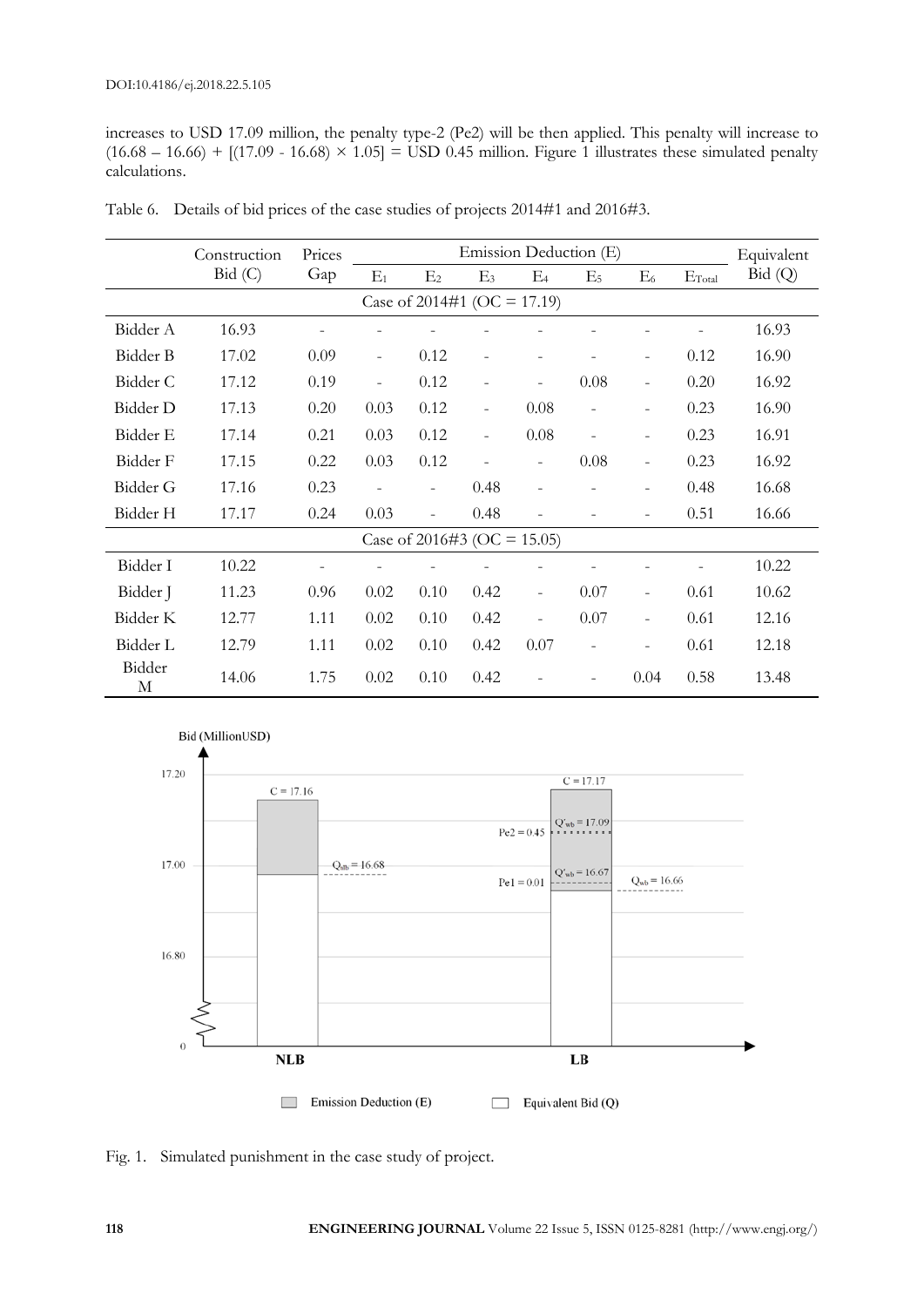#### **5. Conclusion**

In this study, the Construction-Emission-Punishment (CEP) bidding method is proposed as a means for reducing GHG emissions in road construction projects. The CEP method is designed to offer an incentive scheme to the contractors who improve their equipment and decrease their current energy consumption in order to achieve higher energy efficiencies. The method is an effective measure to encourage more voluntary participation in GHG reductions. It consists of six steps which will be performed as a part of the contractual obligation. These modified procedures are created to adapt the bid evaluation criterion. More conditions are added to the conventional bidding procedure. They are represented in terms of Emission Deduction (E) in six reduction options and punishment by two types of financial penalties (Pe).

Each of the six reduction options initiated in this research has its own different contribution to E. The option that can give a large E will increase the cost. For instance, Option 1, which uses biodiesel, does not incur extra cost due to a governmental subsidization and provides only a small E. However, Options 4 and 5, which involve machinery replacement, increase the costs considerably but give a larger E in return. Although the replacement options seem expensive, they will be requited by other benefits i.e. work productivity improvement and efficient energy consumption of the contractors. However an emission reduction of 0.2%-2.8% of the project costs seems too low to influence decisions and impact policymaking, it justifies a fair threshold. In future, developed technologies would also provide a cheaper cost and a larger E. Then, this CEP will also be more effective bidding method.

The CEP method procedures can be achieved when it is performed by a suitable contract and procurement method. Any form of competitive bidding that can combine terms of construction cost and environmental cost will serve the purpose. A unit-price contract and a sealed bid auction are recommended for the procurement method as well as they are a conventional method for public construction projects. This CEP method has a potential to be adopted on both public and private construction projects. For the owners who are aware of the environmental issue, this CEP is an interesting alternative.

The simulations of the case study show that the CEP method could change the bidding result through the incentive measures. The price gap between the lowest C and the next lowest C is a key factor. The small price gap can attract more competitors using a compensation for the term E. According to the historical bid data on road construction projects in Thailand, this price gap is normally less than 1%. In the case that the price gap is high, the weighting factor for the term E should be applied and its suitable value should be determined. The results from the case study reveals that the winning bidder could be changed under the CEP method if some reduction options were proposed to get enough E.

Nonetheless, the CEP method has some limitations such as a suitable weighting factor of the term E. This depends on the norm of the bid competitions which indicates the range of the price gaps in the bid. The use of a simplified form of relative coefficients heavily relies on the selected base projects which are used to determine the representative coefficients. Besides, six reduction options are quite a few. They are just initial suggestions for this research. Any recommendations from relevant parties should be gathered after the CEP is implemented for a while so that these reduction options can be revised accordingly. Moreover, in order to maintain the justification of this method and to implement it successfully, field monitoring and the punishment scheme is required in the post-bidding phase.

## **References**

- [1] The Intergovernmental Panel on Climate Change (IPCC), "Fifth assessment report synthesis report," Contribution of Working Groups I, II and III to the Fifth Assessment Report of the Intergovernmental Panel on Climate Change, Geneva, Switzerland, 2014.
- [2] United Nations Framework Convention on Climate Change (UNFCC). (1998). *Kyoto Protocol* [Online]. Available: http://unfccc.int/kyoto\_protocol/items/2830.php [Accessed: 16 Oct. 2015].
- [3] United States Environmental Protection Agency (EPA), "Quantifying greenhouse gas emissions from key industrial sectors in the United States," Working Draft, U.S. EPA, Washington, DC, 2008.
- [4] Union of Concerned Scientists (UCS). (2007). *Findings of the IPCC Fourth Assessment Report: Climate Change Mitigation* [Online]*.* Available: http://www.ucsusa.org/assets/documents/global\_warming/IPCC-WGIII-UCS-summary-72dpi.pdf [Accessed: 20 Nov. 2015].
- [5] Office of National Environmental Policy and Planning (ONEP), "2nd Thailand's national GHG inventories report," (in Thai) Ministry of Natural Resources and Environment, Bangkok, 2010.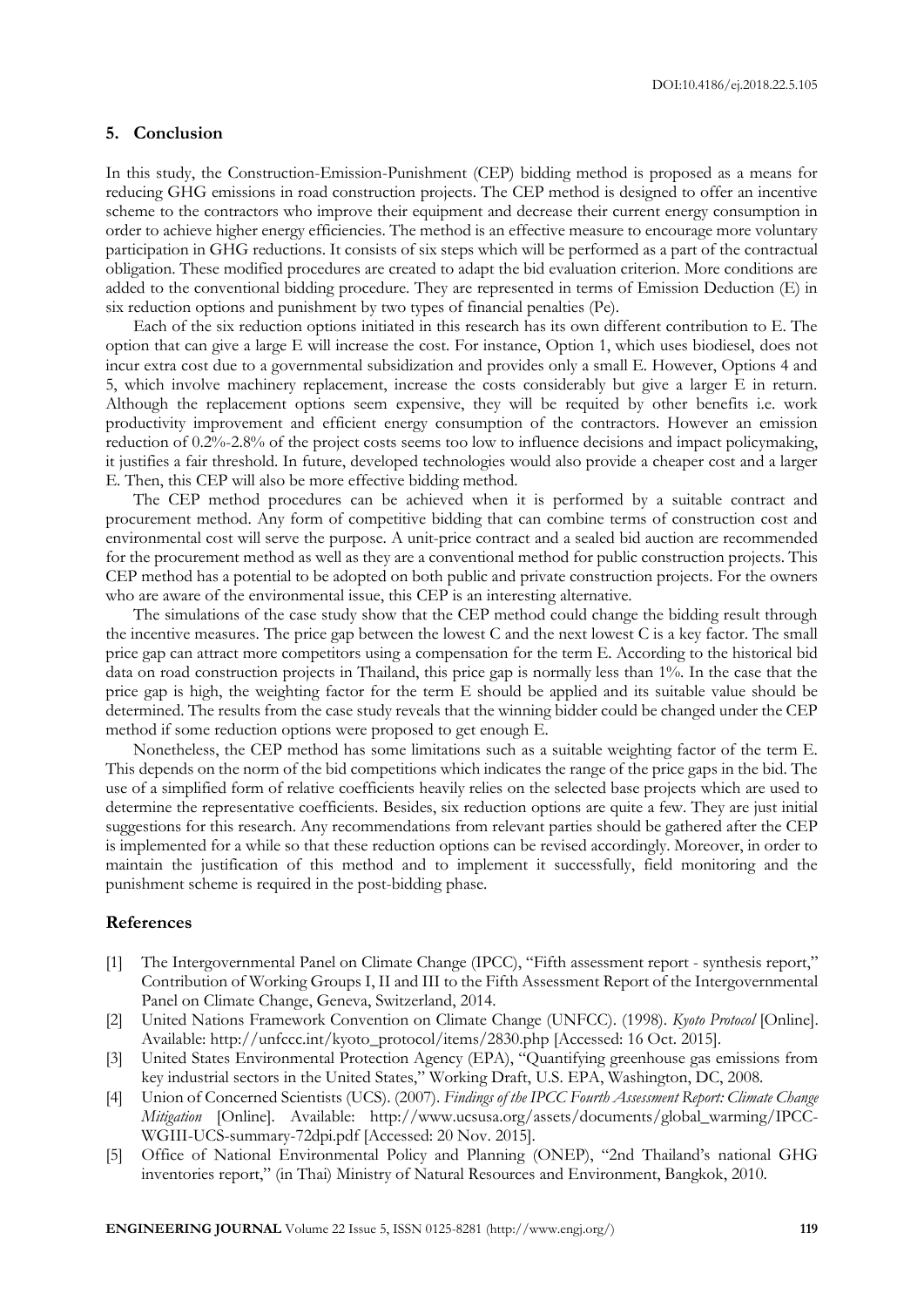- [6] K. Park, Y. Hwang, S. Seo, and H. Seo, "Quantitative assessment of environmental impacts on life cycle of highways," *J. Constr. Eng. Manage.,* vol. 129, no. 1, pp. 25-31, 2003.
- [7] United States Geological Survey (USGS), "Materials in use in U.S. interstate highways," Fact Sheet 2006–3127, U.S. Geological Survey, Denver, 2006.
- [8] A. Eštoková and M. Porhinčák, "Reduction of primary energy and CO<sub>2</sub> emissions through selection and environmental evaluation of building materials," *Theor. Found. Chem. Eng.,* vol. 46, no. 6, pp. 704- 712, 2012.
- [9] C. Ahn, F. Peña-Mora, S. Lee, and C. A. Arboleda, "Consideration of the environmental cost in construction contracting for public works: A+C and A+B+C bidding methods," *J. Manage. Eng*., vol. 29, no. 1, pp. 86-94, 2013.
- [10] H. G. Avetisyan, E. Miller-Hooks, and S. Melanta, "Decision models to support greenhouse gas emissions reduction from transportation construction projects," *J. Constr. Eng. Manage.,* vol. 138, no. 5, pp. 631-641, 2012.
- [11] D. Cass and A. Mukherjee, "Calculation of greenhouse gas emissions for highway construction operations by using a hybrid life-cycle assessment approach: case study for pavement operations," *J. Constr. Eng. Manage.,* vol. 137, no. 11, pp. 1015-1025, 2011.
- [12] N. Santero, A. Loijos, and J. Ochsendorf, "Greenhouse gas emissions reduction opportunities for concrete pavements," *Int. J. of Ind. Eco.,* vol. 17, no. 6, pp. 859-868, 2013.
- [13] D. Puri and S. Tiwari, "Evaluating the criteria for contractors' selection and bid evaluation," *Int. J. of Eng. Sci. Inv.,* vol. 3, no. 7, pp. 44-48, 2014.
- [14] J. A. Fava, "Why take a life cycle approach?," the United Nations Publication, Nairobi, Kenya, 2004.
- [15] M. Finkbeiner, A. Inaba, R. Tan, K. Christiansen, and H.-J. Klüppel, "The new international standards for life cycle assessment: ISO 14040 and ISO 14044," *Int. J. Life Cycle Assess.,* vol. 11, no. 2, pp. 80-85, 2006.
- [16] T. Hong, C. Ji, M. Jang, and H. Park, "Assessment model for energy consumption and greenhouse gas emissions during building construction," *J. Manage. Eng.,* vol. 30, no. 2, pp. 226-235, 2014.
- [17] Society of Environmental Toxicology and Chemistry (SETAC), "Guidelines for social life cycle assessment of products," United Nations Publication, Nairobi, Kenya, 2009.
- [18] United States Environmental Protection Agency (EPA), "National clean diesel campaign Innovative Strategies for Cleaner Air — 2005 Progress Report," EPA420-R-06-009, Office of Transportation and Air Quality, U.S. EPA, Washington, DC, 2005.
- [19] Global Renewable Fuels Alliance (GRFA). (2016). *Global Biofuel Mandates.* Available: http://globalrfa.org/biofuels-map/ [Accessed: 18 Jan. 2016]
- [20] United Nations Conference on Trade and Development (UNCTAD), "The state of the biofuels market: Regulatory, trade and development perspectives," Draft Advance Copy, UNCTAD/DITC/TED/2013/8, United Nations Publication, Geneva, Switzerland, 2014.
- [21] M. Metham and V. Benjaoran, "Comparison greenhouse gas emissions due to different construction techniques on road construction project," (in Thai) *Technical Education Journal King Mongkut's University of Technology North Bangkok,* vol. 7, no. 2, pp. 1-9, 2016.
- [22] Q. Cui, X. Zhu, L. Whitten, and R. Dason-Deane, "Innovative Contracting Strategies for Combating Climate Change – Maryland State Highway Administration – Final Report," MD-11-SP009B4G, University of Maryland, MD, 2011.
- [23] A. X. Sanchez, L. Lehtiranta, K. D. Hampson, and R. Kenley, "Evaluation framework for green procurement in road construction," *Smart and Sustainable Built Environment*, vol. 3, no. 2, pp. 153-169, 2014.
- [24] A. A. M. Bohari, M. Skitmore, B. Xia, and M. Teo, "Green oriented procurement for building projects: Preliminary findings from Malaysia," *J. Clean. Prod.,* vol. 148, pp. 690-700, 2017.
- [25] V. Annika, B. Berit, and C. Faith-Ell, "Environmental consideration in procurement of construction contracts: current practice, problems and opportunities in green procurement in the Swedish construction industry," *J. Clean. Prod.,* vol. 17, no. 13, pp. 1214-1222, 2009.
- [26] Q. Shi and Z. Chen, "Research on carbon problems in the construction industry," in *Proceedings of the 2nd International Conference on Mechanic Automation and Control Engineering,* MACE 2011, Inner Mongolia, China, pp. 2460-2463.
- [27] K. El-Rayes and A. Kandil, "Time-cost-quality trade-off analysis for highway construction," *J. Constr. Eng. Manage.*, vol. 131, no. 4, pp. 477-486, 2005.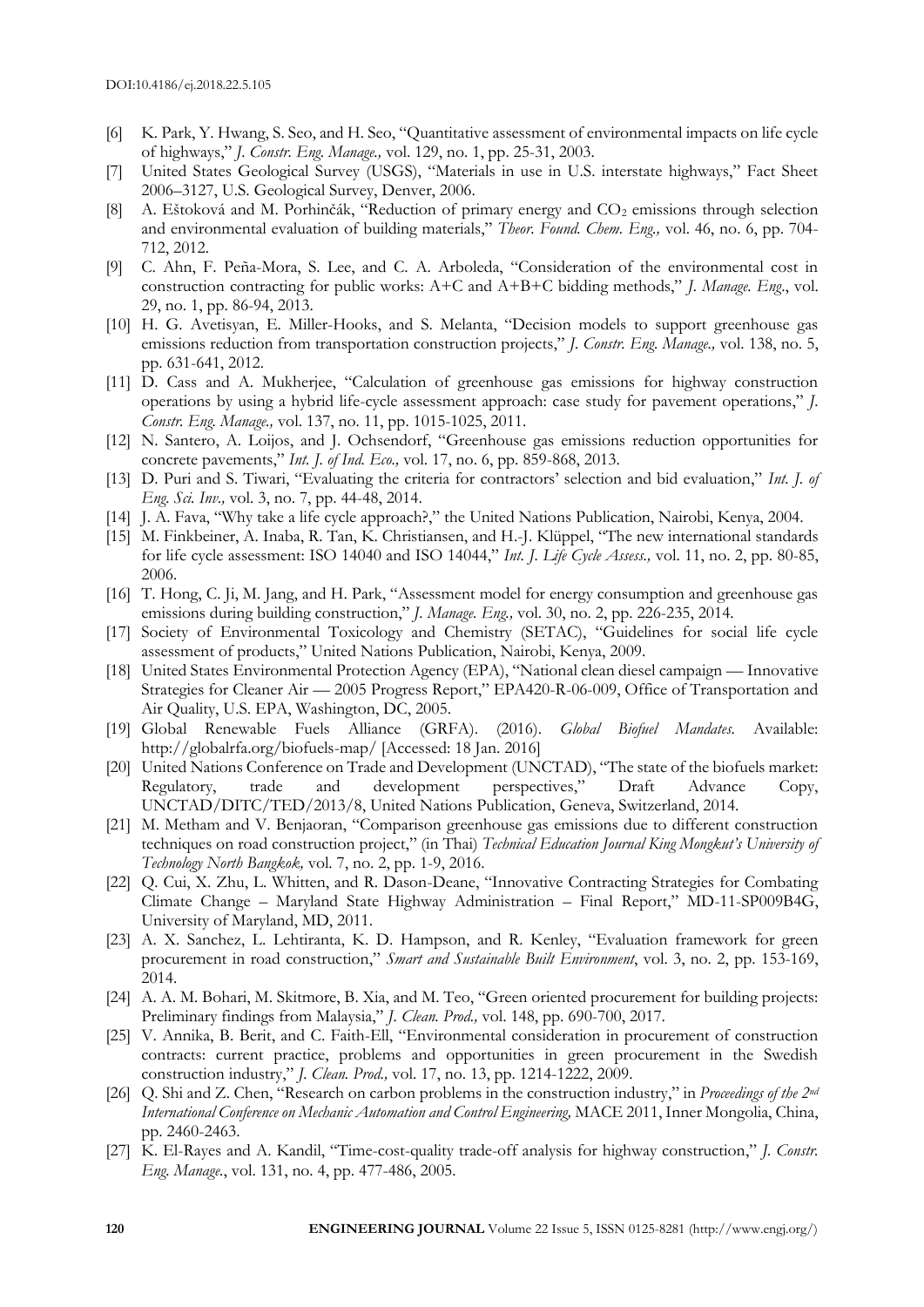- [28] Michigan Department of Transportation (MDOT). (2015). *Innovative Construction Contracting Guide*  [Online]. Available: http://www.michigan.gov/documents/mdot/ Innovative\_Construction\_Contracting\_340000\_7.pdf. [Accessed: 4 Aug. 2015]
- [29] Minnesota Department of Transportation (Mn/DOT). (2008). *Innovative Contracting Guidelines: Office of Construction and Innovative Contracting* [Online]. Available: http://www.dot.state.mn.us /const/tools/docs/Guidelines Dec 2008.pdf [Accessed: 4 Aug. 2015).
- [30] D. Arditi, C. J. Khisty, and F. Yasamis, "Incentive/disincentive provisions in highway contracts," *J. Constr. Eng. Manage.*, vol. 123, no. 3, pp. 302-307, 1997.
- [31] K. El-Rayes, "Optimum planning of highway construction under A + B bidding method," *J. Constr. Eng. Manage.*, vol. 127, no. 4, pp. 261-269, 2001.
- [32] J.G. Vogtländer, *LCA-based assessment of sustainability: the Eco-costs/Value Ratio (EVR)*. Netherlands: VSSD, Science and Technology, Delft Academic Press, 2009.
- [33] United States Department of Energy (DOE), "Diesel power: clean vehicles for tomorrow," DOE Energy Efficiency and Renewable Energy Vehicle Technologies Program, 2010.
- [34] United States Environmental Protection Agency (EPA), "Cleaner diesels: Low cost ways to reduce emissions from construction equipment," EPA 100-R-07-002, National Center for Environmental Innovation, U.S. EPA, Washington, DC, 2007.
- [35] Caterpillar. (2013). *336EH Hydraulic Excavator Product Brochure* [Online]. Available: http://s7d2.scene7.com/is/content/Caterpillar/C811713 [Accessed: 10 Jan. 2016]
- [36] Hitachi. (2015). *New Generation Hybrid Excavator zh200-5b* [Online]. Available: http://www.hitachi.com/environment/showcase/solution/industrial/hybrid\_excavator.html [Accessed: 10 Jan. 2016]
- [37] Komatsu. (2001). *Mitigating Climate Change through Products and Services* [Online]. Available: http://www.komatsu.com/CompanyInfo/csr/2009/pdf/13.pdf [Accessed: 10 Jan. 2016]
- [38] M. Ochiai and S. Ryu, "Hybrid in construction machinery," in *Proceedings of the 7th JFPS International Symposium on Fluid Power,* 15-18 September 2008, Toyama, Japan, pp. 41-44.
- [39] Volvo. (2008). *Volvo Wheel Loader\_l220f Hybrid* [Online]. Available: http://www.volvoce.com/SiteCollectionDocuments/VCE/DocumentsGlobal/wheelloaders/brochu reHybridloader\_21A1004471\_2008-02.pdf [Accessed: 10 Jan. 2016]
- [40] DCL International Inc. (DCL). (2015). *Typical Conversion Efficiencies* [Online]. Available: http://www.dclinc.com/catalyst-specifications/ [Accessed: 18 Jan. 2016]
- [41] Johnson Matthey. (2015). *Diesel Exhaust Gas Treatment SCRT for Retrofitting* [Online]. Available: http://www.jmdpf.com/pdfs-library/Johnson-Matthey-DPF-brochure-2015.pdf [Accessed: 18 Jan. 2016]
- [42] Manufacturers of Emission Controls Association (MECA). (2007). *Emission Control Technologies for Diesel-Powered Vehicles* [Online]. Available: http://www.meca.org/galleries/files/ MECA\_Diesel\_White\_Paper\_12-07-07\_final.pdf [Accessed: 18 Jan. 2016]
- [43] K. Theinnoi, "The control of nitrogen oxide emission from diesel engine using selective catalyst reduction-SCR," (in Thai) *Princess of Naradhiwas University Journal*, vol. 4, no. 3, pp. 124-138, 2012.
- [44] World Bank. (2014). *Reducing Black Carbon Emissions from Diesel Vehicles: Impacts, Control Strategies, and Cost-Benefit Analysis* [Online]. Available: https://openknowledge.worldbank.org /bitstream/handle/10986/17785/864850WP00PUBL0l0report002April2014.pdf [Accessed: 18 Jan. 2016]
- [45] United States Environmental Protection Agency (EPA), "A comprehensive analysis of biodiesel impacts on exhaust emissions — Draft Technical Report," EPA420-P-02-001, Office of Transportation and Air Quality, U.S. EPA, Washington, DC, 2002.
- [46] M. Metham and V. Benjaoran, "The assessment of greenhouse gas emissions for evaluating actual road construction operations," in *Proceedings of the 31st Annual Association of Researchers in Construction Management Conference*, 7-9 September 2015, ARCOM, Lincoln, U.K., pp. 257-266.
- [47] The Intergovernmental Panel on Climate Change (IPCC), "Database on greenhouse gas emission factors (IPCC-EDB)," National Greenhouse Gas Inventories Programme, 2006.